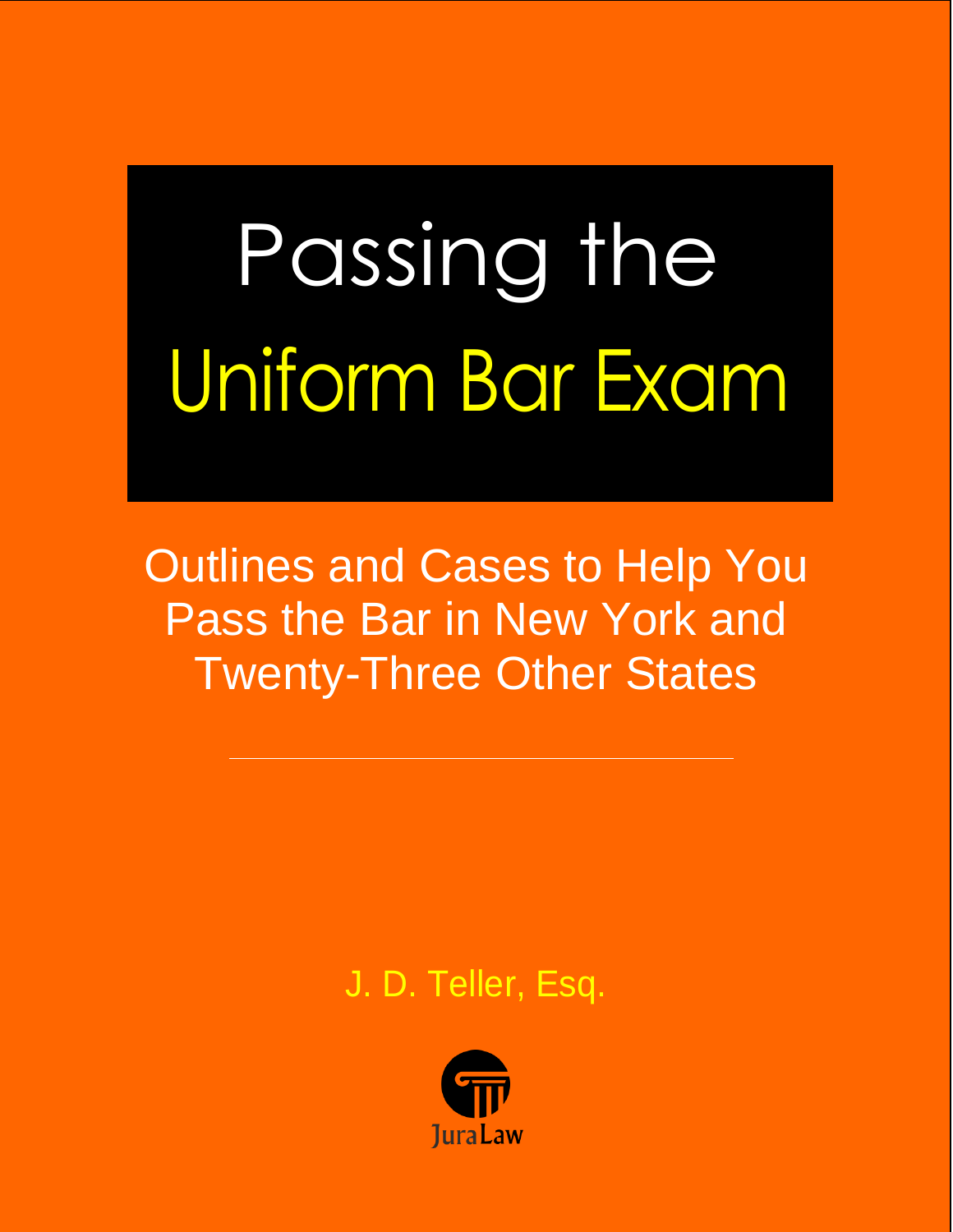Outlines and Cases to Help You Pass the Bar in New York and Twenty-Three Other States

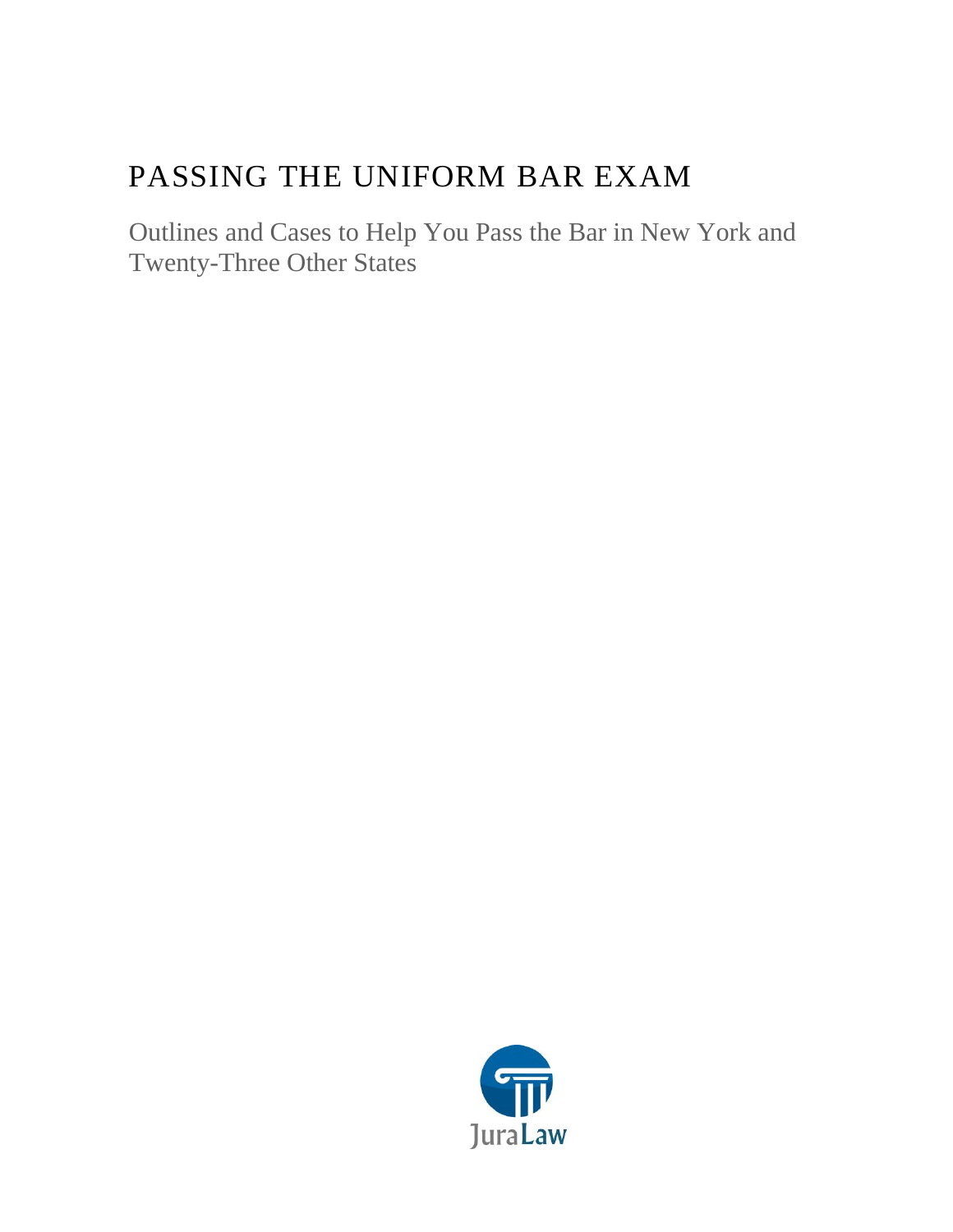Passing the Uniform Bar Exam: Outlines and Cases to Help You Pass the Bar in New York and Twenty-Three Other States

Copyright © 2015-16 by TellerBooks™. All rights reserved. No part of this publication may be reproduced or transmitted in any form or by any means, including photocopying, recording, or copying to any storage and retrieval system, without express written permission from the copyright holder.

2016 Edition

ISBN (13) (paperback): 978-1-68109-059-7 ISBN (10) (paperback): 1-68109-059-7 ISBN (13) (ePub): 978-1-68109-060-3 ISBN (10) (ePub): 1-68109-060-0



JuraLaw™ *an imprint of* TellerBooks™ TellerBooks.com/Time\_Books



www.TellerBooks.com/JuraLaw

Portions of this book were previously published as *Law School Survival Guide*, copyright © TellerBooks 2008-2016, copyright © TellerBooks 2007-2016.

**DISCLAIMER:** Although this book is designed to provide rigorously researched information, it is intended not as a definitive statement of the law, but rather, as a concise and general overview that will help readers to understand basic legal principles and find further information, if necessary. Because the law changes rapidly through new statutes and innovative judicial decisions, law books, including this one, may quickly become outdated. Furthermore, some decisions may be ambiguous and subject to differing interpretations and other sources may come to conclusions distinct from those presented herein. Nothing in this book forms an attorney-client relationship or is intended to constitute legal advice, which should be obtained through consultation with a qualified attorney.

## **Professional Examination Success Guides**

Passing the Uniform Bar Exam: Outlines and Cases to Help You Pass the Bar in New York and Twenty-Three Other States

Guide to Passing the United Nations Professional Exam: Legal Code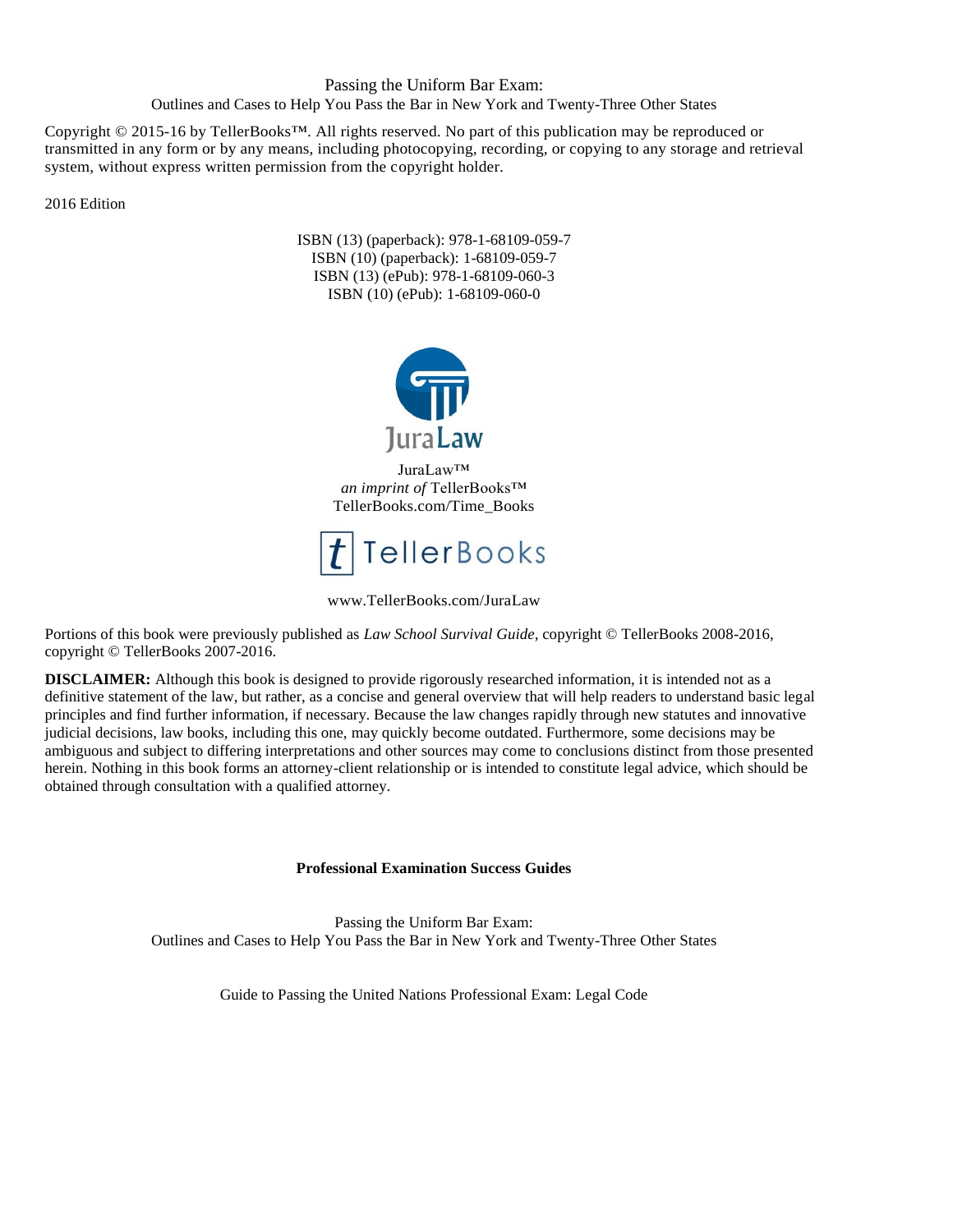## **TABLE OF CONTENTS**

| L.   |                 |  |
|------|-----------------|--|
|      | Α.              |  |
|      | <b>B.</b>       |  |
| П.   |                 |  |
|      | A.              |  |
|      | <b>B.</b>       |  |
|      | $\mathcal{C}$ . |  |
| III. |                 |  |
|      | A.              |  |
|      | <b>B.</b>       |  |
|      | $\mathcal{C}$ . |  |
|      | D.              |  |
|      | E.              |  |
|      | F <sub>r</sub>  |  |
| IV.  |                 |  |
|      | A.              |  |
|      | <b>B.</b>       |  |
|      | C.              |  |
|      | D.              |  |
|      | Ε.              |  |
|      |                 |  |
| Ι.   |                 |  |
|      | A.              |  |
|      | <b>B.</b>       |  |
|      | C.              |  |
|      | D.              |  |
|      |                 |  |
| П.   |                 |  |
|      | А.              |  |
|      | <b>B.</b>       |  |
|      | $C$ .           |  |
|      | D.              |  |
|      | Ε.              |  |
| Ш.   |                 |  |
|      | A.              |  |
|      | <b>B.</b>       |  |
|      | C.              |  |
|      | D.              |  |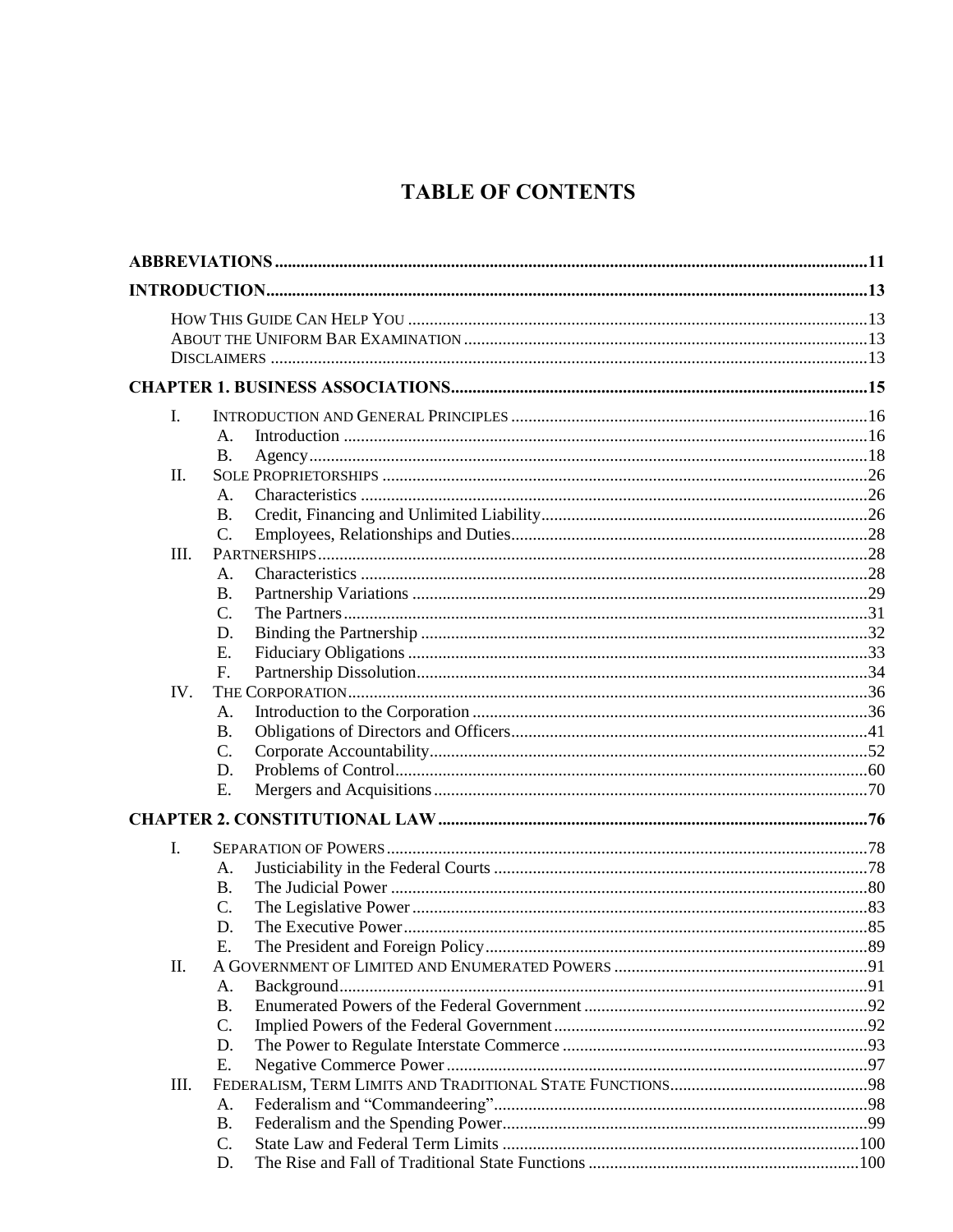|      | E.              |                                                                             |  |
|------|-----------------|-----------------------------------------------------------------------------|--|
|      | F.              |                                                                             |  |
| IV.  |                 |                                                                             |  |
|      | Α.              |                                                                             |  |
|      | <b>B.</b>       |                                                                             |  |
| V.   |                 |                                                                             |  |
|      | А.              |                                                                             |  |
|      | <b>B.</b>       |                                                                             |  |
|      | $\mathcal{C}$ . |                                                                             |  |
|      | D.              |                                                                             |  |
| VI.  |                 |                                                                             |  |
|      | Α.              |                                                                             |  |
|      | <b>B.</b>       |                                                                             |  |
|      | $C$ .           |                                                                             |  |
|      | D.              |                                                                             |  |
|      | E.              |                                                                             |  |
|      | F.              |                                                                             |  |
| VII. |                 |                                                                             |  |
|      | Α.              |                                                                             |  |
|      | <b>B.</b>       | Public Forums: the Three Categories of Government-Owned Property  126       |  |
|      | $\mathcal{C}$ . |                                                                             |  |
|      | D.<br>E.        |                                                                             |  |
|      | F.              | The Impermissibility of Government Content and Viewpoint Discrimination 129 |  |
|      | G.              |                                                                             |  |
|      | H.              |                                                                             |  |
|      | Ι.              |                                                                             |  |
|      | J.              |                                                                             |  |
|      | Κ.              |                                                                             |  |
|      | L.              |                                                                             |  |
|      |                 |                                                                             |  |
|      | $\mathsf{A}$ .  |                                                                             |  |
|      | <b>B.</b>       |                                                                             |  |
|      | $\mathcal{C}$ . |                                                                             |  |
| IX.  |                 |                                                                             |  |
|      | А.              |                                                                             |  |
|      | <b>B.</b>       |                                                                             |  |
|      | $\mathcal{C}$ . |                                                                             |  |
|      | D.              |                                                                             |  |
|      |                 |                                                                             |  |
|      |                 |                                                                             |  |
| I.   |                 |                                                                             |  |
|      | А.              |                                                                             |  |
|      | <b>B.</b>       |                                                                             |  |
|      | $\mathsf{C}$    |                                                                             |  |
| П.   |                 |                                                                             |  |
|      | А.              |                                                                             |  |
|      | <b>B.</b>       |                                                                             |  |
|      | C.              |                                                                             |  |
|      | D.              |                                                                             |  |
| Ш.   |                 |                                                                             |  |
|      | Α.              |                                                                             |  |
|      | <b>B.</b><br>C. |                                                                             |  |
|      | D.              |                                                                             |  |
|      | E.              |                                                                             |  |
|      |                 |                                                                             |  |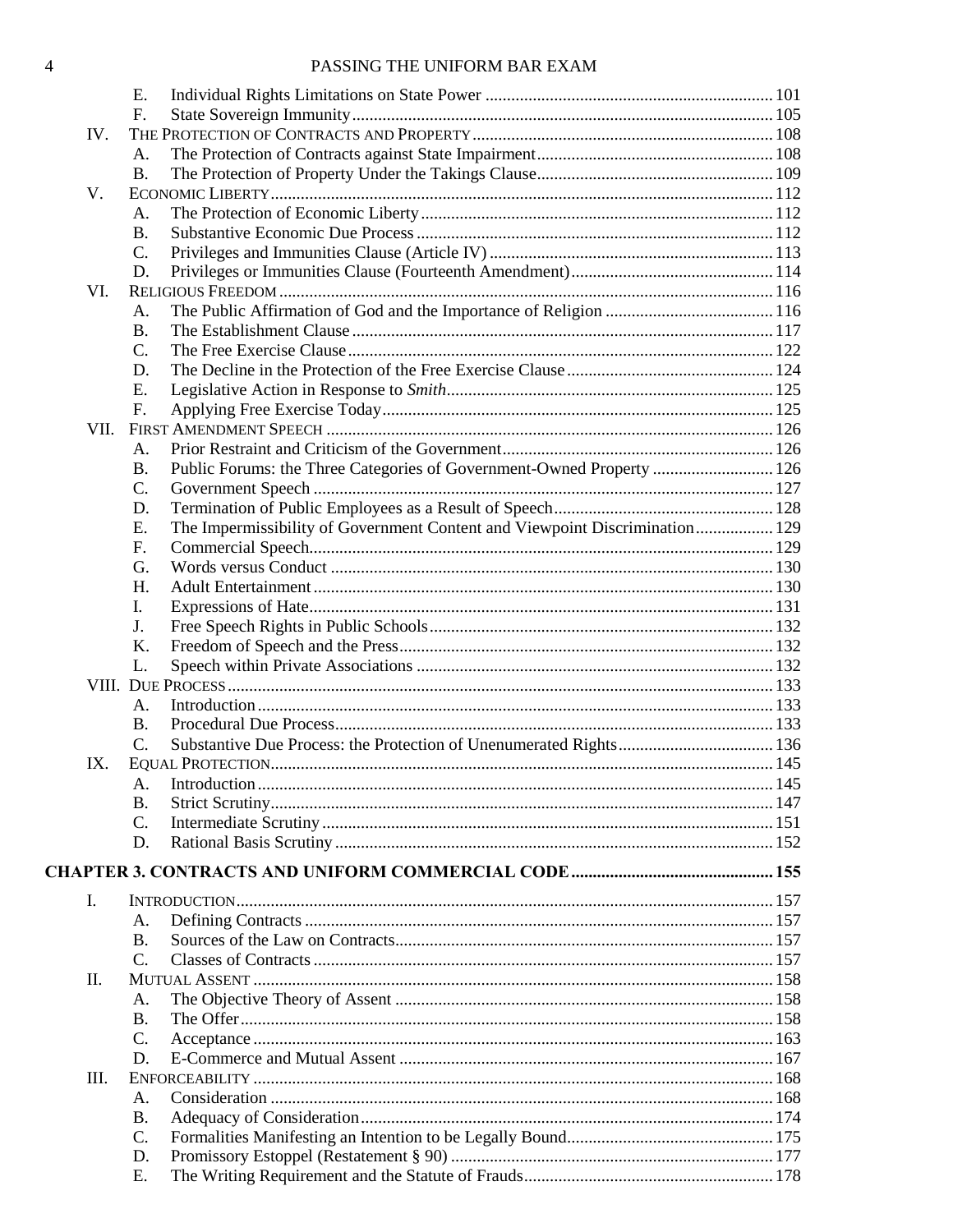| IV.  |                 |                |     |
|------|-----------------|----------------|-----|
|      | А.              |                |     |
|      | <b>B.</b>       |                |     |
|      | $\mathbf{C}$ .  |                |     |
|      | D.              |                |     |
| V.   |                 |                |     |
|      | А.              |                |     |
|      | <b>B.</b>       |                |     |
|      | C.              |                |     |
|      | D.              |                |     |
|      | E.              |                |     |
| VI.  |                 |                |     |
|      | А.              |                |     |
|      | <b>B.</b>       |                |     |
|      | $\mathcal{C}$ . |                |     |
| VII. |                 |                |     |
|      | А.              |                |     |
|      | <b>B.</b>       |                |     |
|      |                 |                |     |
|      | A.              |                |     |
|      | <b>B.</b>       |                |     |
|      | C.              |                |     |
|      | D.              |                |     |
|      |                 |                |     |
|      |                 |                |     |
| L.   |                 |                |     |
|      | Α.              |                |     |
|      | <b>B.</b>       |                |     |
|      | $\mathcal{C}$ . |                |     |
| II.  |                 |                |     |
|      | Α.              |                |     |
|      | <b>B.</b>       |                |     |
|      | $\mathcal{C}$ . |                |     |
|      | D.              |                |     |
| Ш.   |                 |                |     |
|      |                 | - Introduction | 244 |
|      | B.              |                |     |
|      | C.              |                |     |
|      | D.              |                |     |
|      | Ε.              |                |     |
|      | F.              |                |     |
| IV.  |                 |                |     |
|      | A.              |                |     |
|      | <b>B.</b>       |                |     |
|      | $\mathcal{C}$ . |                |     |
| V.   |                 |                |     |
|      | Α.              |                |     |
|      | <b>B.</b>       |                |     |
|      | C.              |                |     |
|      | D.              |                | 264 |
|      | Ε.              |                | 266 |
|      | F.              |                | 267 |
| VI.  |                 |                |     |
|      | А.              |                |     |
|      | <b>B.</b>       |                |     |
|      | $\mathcal{C}$ . |                |     |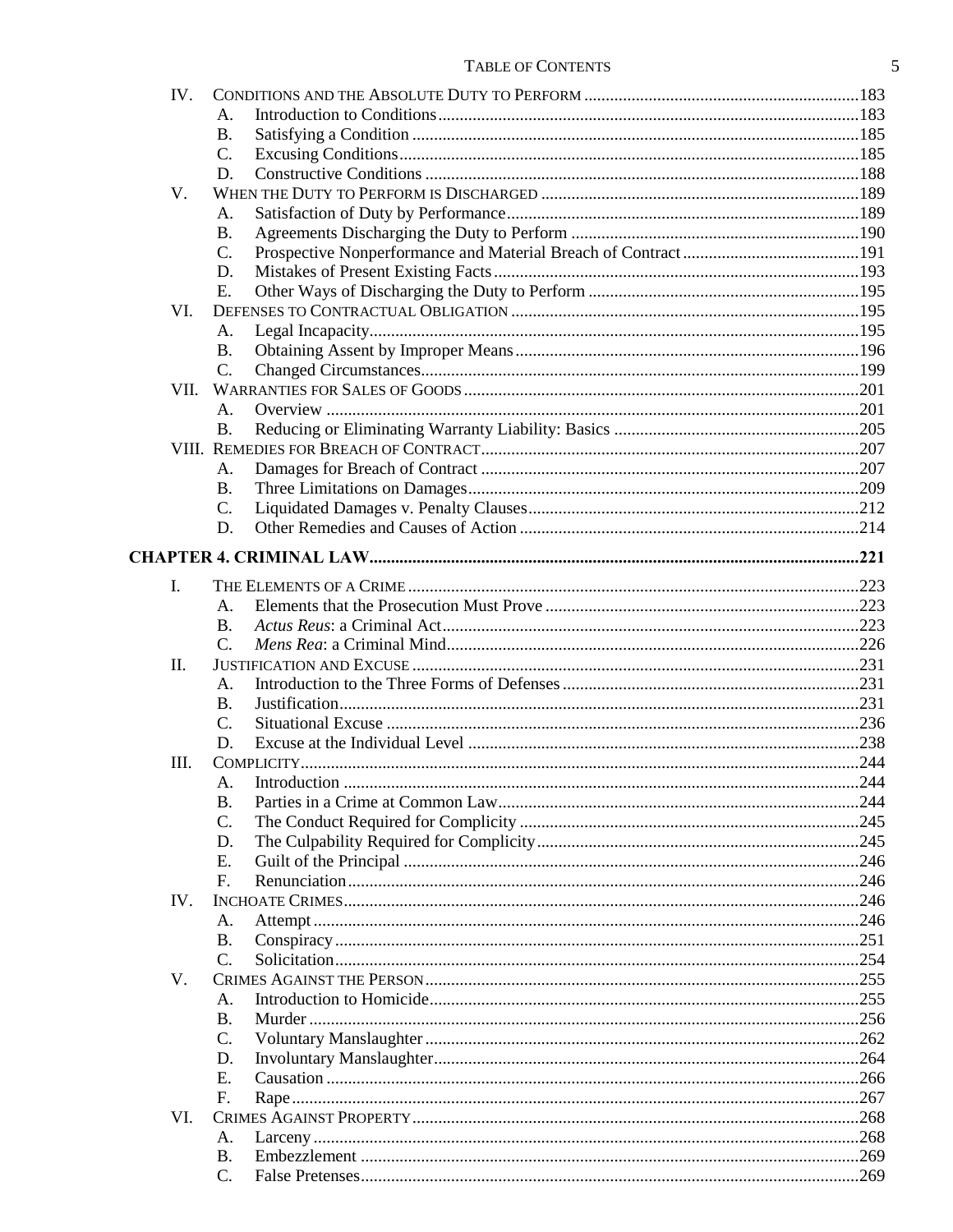|      | D.              |                                                                        |     |
|------|-----------------|------------------------------------------------------------------------|-----|
| VII. |                 |                                                                        |     |
|      | A.              |                                                                        |     |
|      | <b>B.</b>       |                                                                        |     |
|      |                 |                                                                        |     |
| Ι.   |                 |                                                                        |     |
|      | A.              |                                                                        |     |
|      | <b>B.</b>       |                                                                        |     |
|      | $\mathcal{C}$ . |                                                                        |     |
|      | D.              |                                                                        |     |
|      | Ε.              |                                                                        |     |
|      | F.              |                                                                        |     |
|      | G.              |                                                                        |     |
|      | Η.              |                                                                        |     |
|      | L               |                                                                        |     |
| П.   |                 |                                                                        |     |
|      | A.              |                                                                        |     |
|      | <b>B.</b>       |                                                                        |     |
|      | C.              |                                                                        |     |
|      | D.              |                                                                        |     |
|      | E.              |                                                                        |     |
| Ш.   |                 | EXCEPTIONS TO THE INVALIDITY OF WARRANTLESS SEARCHES AND SEIZURES  285 |     |
|      |                 |                                                                        |     |
|      | А.<br>B.        |                                                                        |     |
|      |                 |                                                                        |     |
|      | C.              |                                                                        |     |
|      | D.<br>Ε.        |                                                                        |     |
|      | F.              |                                                                        |     |
|      |                 |                                                                        |     |
|      | G.<br>H.        |                                                                        |     |
|      |                 |                                                                        |     |
|      | Ι.              |                                                                        |     |
|      | J.<br>K.        |                                                                        |     |
|      |                 |                                                                        |     |
| IV   | L.              | THE FIFTH AMENDMENT DOUBLE JEOPARDY CLAUSE                             | 292 |
|      |                 |                                                                        |     |
|      | А.<br><b>B.</b> |                                                                        |     |
|      | C.              |                                                                        |     |
|      |                 |                                                                        |     |
|      | D.              |                                                                        |     |
|      | Ε.<br>F.        |                                                                        |     |
|      | G.              |                                                                        |     |
|      | Η.              |                                                                        |     |
| V.   |                 |                                                                        |     |
|      | A.              |                                                                        |     |
|      | <b>B.</b>       |                                                                        |     |
|      | C.              |                                                                        |     |
|      | D.              |                                                                        |     |
|      | Ε.              |                                                                        |     |
|      | F.              |                                                                        |     |
|      | G.              |                                                                        |     |
|      | Η.              |                                                                        |     |
|      | I.              |                                                                        |     |
|      | J.              |                                                                        |     |
|      | Κ.              |                                                                        |     |
|      |                 |                                                                        |     |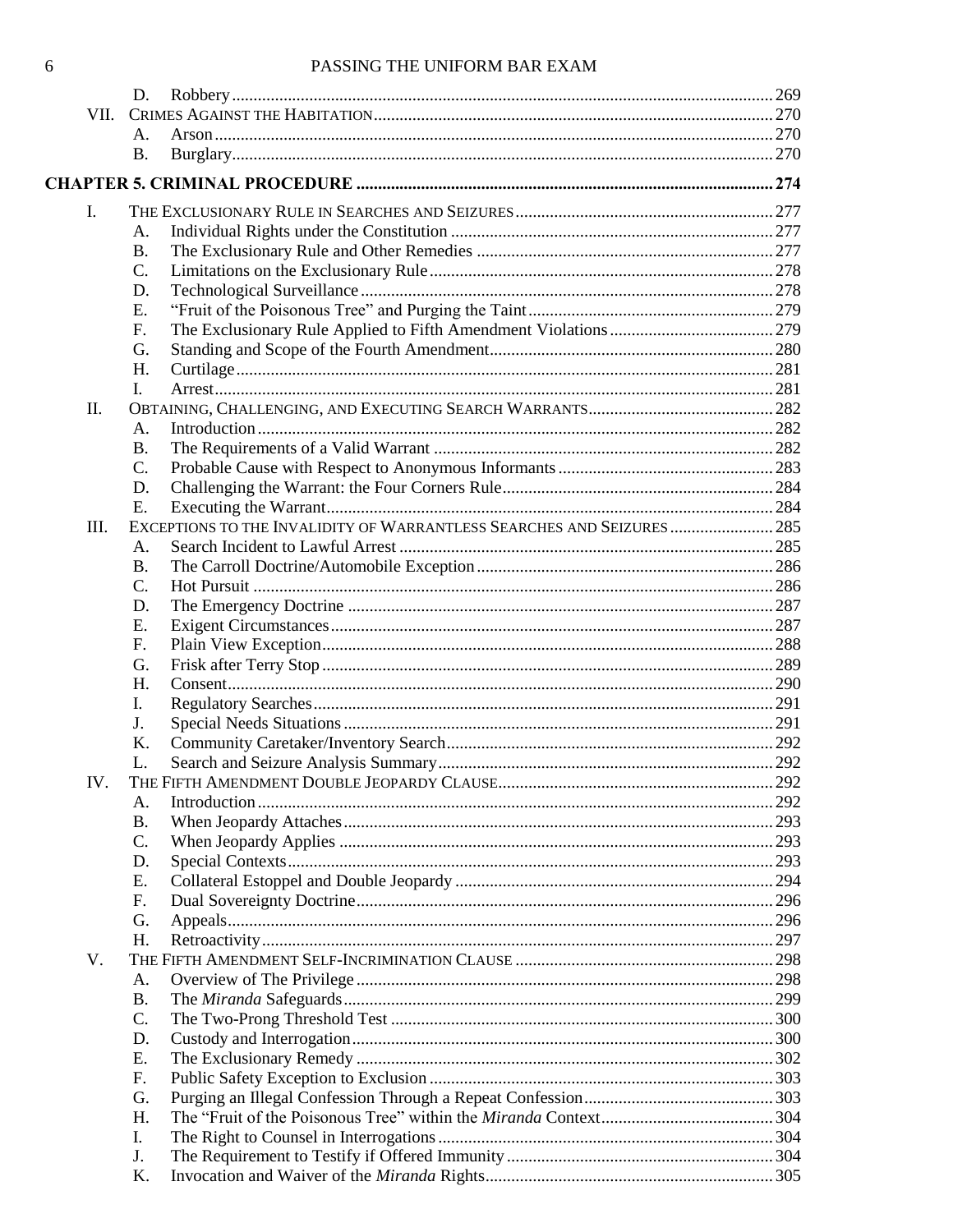| <b>B.</b><br>VII.<br>$\mathsf{A}$ .<br><b>B.</b><br>C.<br>D.<br>E.<br>F <sub>r</sub><br>G.<br>The Incidental Rights to Be Present and Informed of the Accusation315<br>A.<br><b>B.</b><br>$C$ .<br>D.<br>$E_{\rm c}$<br>IX.<br>Α.<br><b>B.</b><br>$\mathcal{C}$ .<br>D.<br>E.<br>F.<br>G.<br>H.<br>I.<br>I.<br>Α.<br><b>B.</b><br>$\mathcal{C}$ .<br>П.<br>A.<br><b>B.</b><br>$\mathcal{C}$ .<br>D.<br>E.<br>F.<br>G.<br>III.<br>А.<br><b>B.</b><br>C.<br>D.<br>E.<br>IV.<br>A.<br><b>B.</b><br>C.<br>D.<br>V.<br>Α. | VI. |    |  |
|----------------------------------------------------------------------------------------------------------------------------------------------------------------------------------------------------------------------------------------------------------------------------------------------------------------------------------------------------------------------------------------------------------------------------------------------------------------------------------------------------------------------|-----|----|--|
|                                                                                                                                                                                                                                                                                                                                                                                                                                                                                                                      |     | А. |  |
|                                                                                                                                                                                                                                                                                                                                                                                                                                                                                                                      |     |    |  |
|                                                                                                                                                                                                                                                                                                                                                                                                                                                                                                                      |     |    |  |
|                                                                                                                                                                                                                                                                                                                                                                                                                                                                                                                      |     |    |  |
|                                                                                                                                                                                                                                                                                                                                                                                                                                                                                                                      |     |    |  |
|                                                                                                                                                                                                                                                                                                                                                                                                                                                                                                                      |     |    |  |
|                                                                                                                                                                                                                                                                                                                                                                                                                                                                                                                      |     |    |  |
|                                                                                                                                                                                                                                                                                                                                                                                                                                                                                                                      |     |    |  |
|                                                                                                                                                                                                                                                                                                                                                                                                                                                                                                                      |     |    |  |
|                                                                                                                                                                                                                                                                                                                                                                                                                                                                                                                      |     |    |  |
|                                                                                                                                                                                                                                                                                                                                                                                                                                                                                                                      |     |    |  |
|                                                                                                                                                                                                                                                                                                                                                                                                                                                                                                                      |     |    |  |
|                                                                                                                                                                                                                                                                                                                                                                                                                                                                                                                      |     |    |  |
|                                                                                                                                                                                                                                                                                                                                                                                                                                                                                                                      |     |    |  |
|                                                                                                                                                                                                                                                                                                                                                                                                                                                                                                                      |     |    |  |
|                                                                                                                                                                                                                                                                                                                                                                                                                                                                                                                      |     |    |  |
|                                                                                                                                                                                                                                                                                                                                                                                                                                                                                                                      |     |    |  |
|                                                                                                                                                                                                                                                                                                                                                                                                                                                                                                                      |     |    |  |
|                                                                                                                                                                                                                                                                                                                                                                                                                                                                                                                      |     |    |  |
|                                                                                                                                                                                                                                                                                                                                                                                                                                                                                                                      |     |    |  |
|                                                                                                                                                                                                                                                                                                                                                                                                                                                                                                                      |     |    |  |
|                                                                                                                                                                                                                                                                                                                                                                                                                                                                                                                      |     |    |  |
|                                                                                                                                                                                                                                                                                                                                                                                                                                                                                                                      |     |    |  |
|                                                                                                                                                                                                                                                                                                                                                                                                                                                                                                                      |     |    |  |
|                                                                                                                                                                                                                                                                                                                                                                                                                                                                                                                      |     |    |  |
|                                                                                                                                                                                                                                                                                                                                                                                                                                                                                                                      |     |    |  |
|                                                                                                                                                                                                                                                                                                                                                                                                                                                                                                                      |     |    |  |
|                                                                                                                                                                                                                                                                                                                                                                                                                                                                                                                      |     |    |  |
|                                                                                                                                                                                                                                                                                                                                                                                                                                                                                                                      |     |    |  |
|                                                                                                                                                                                                                                                                                                                                                                                                                                                                                                                      |     |    |  |
|                                                                                                                                                                                                                                                                                                                                                                                                                                                                                                                      |     |    |  |
|                                                                                                                                                                                                                                                                                                                                                                                                                                                                                                                      |     |    |  |
|                                                                                                                                                                                                                                                                                                                                                                                                                                                                                                                      |     |    |  |
|                                                                                                                                                                                                                                                                                                                                                                                                                                                                                                                      |     |    |  |
|                                                                                                                                                                                                                                                                                                                                                                                                                                                                                                                      |     |    |  |
|                                                                                                                                                                                                                                                                                                                                                                                                                                                                                                                      |     |    |  |
|                                                                                                                                                                                                                                                                                                                                                                                                                                                                                                                      |     |    |  |
|                                                                                                                                                                                                                                                                                                                                                                                                                                                                                                                      |     |    |  |
|                                                                                                                                                                                                                                                                                                                                                                                                                                                                                                                      |     |    |  |
|                                                                                                                                                                                                                                                                                                                                                                                                                                                                                                                      |     |    |  |
|                                                                                                                                                                                                                                                                                                                                                                                                                                                                                                                      |     |    |  |
|                                                                                                                                                                                                                                                                                                                                                                                                                                                                                                                      |     |    |  |
|                                                                                                                                                                                                                                                                                                                                                                                                                                                                                                                      |     |    |  |
|                                                                                                                                                                                                                                                                                                                                                                                                                                                                                                                      |     |    |  |
|                                                                                                                                                                                                                                                                                                                                                                                                                                                                                                                      |     |    |  |
|                                                                                                                                                                                                                                                                                                                                                                                                                                                                                                                      |     |    |  |
|                                                                                                                                                                                                                                                                                                                                                                                                                                                                                                                      |     |    |  |
|                                                                                                                                                                                                                                                                                                                                                                                                                                                                                                                      |     |    |  |
|                                                                                                                                                                                                                                                                                                                                                                                                                                                                                                                      |     |    |  |
|                                                                                                                                                                                                                                                                                                                                                                                                                                                                                                                      |     |    |  |
|                                                                                                                                                                                                                                                                                                                                                                                                                                                                                                                      |     |    |  |
|                                                                                                                                                                                                                                                                                                                                                                                                                                                                                                                      |     |    |  |
|                                                                                                                                                                                                                                                                                                                                                                                                                                                                                                                      |     |    |  |
|                                                                                                                                                                                                                                                                                                                                                                                                                                                                                                                      |     |    |  |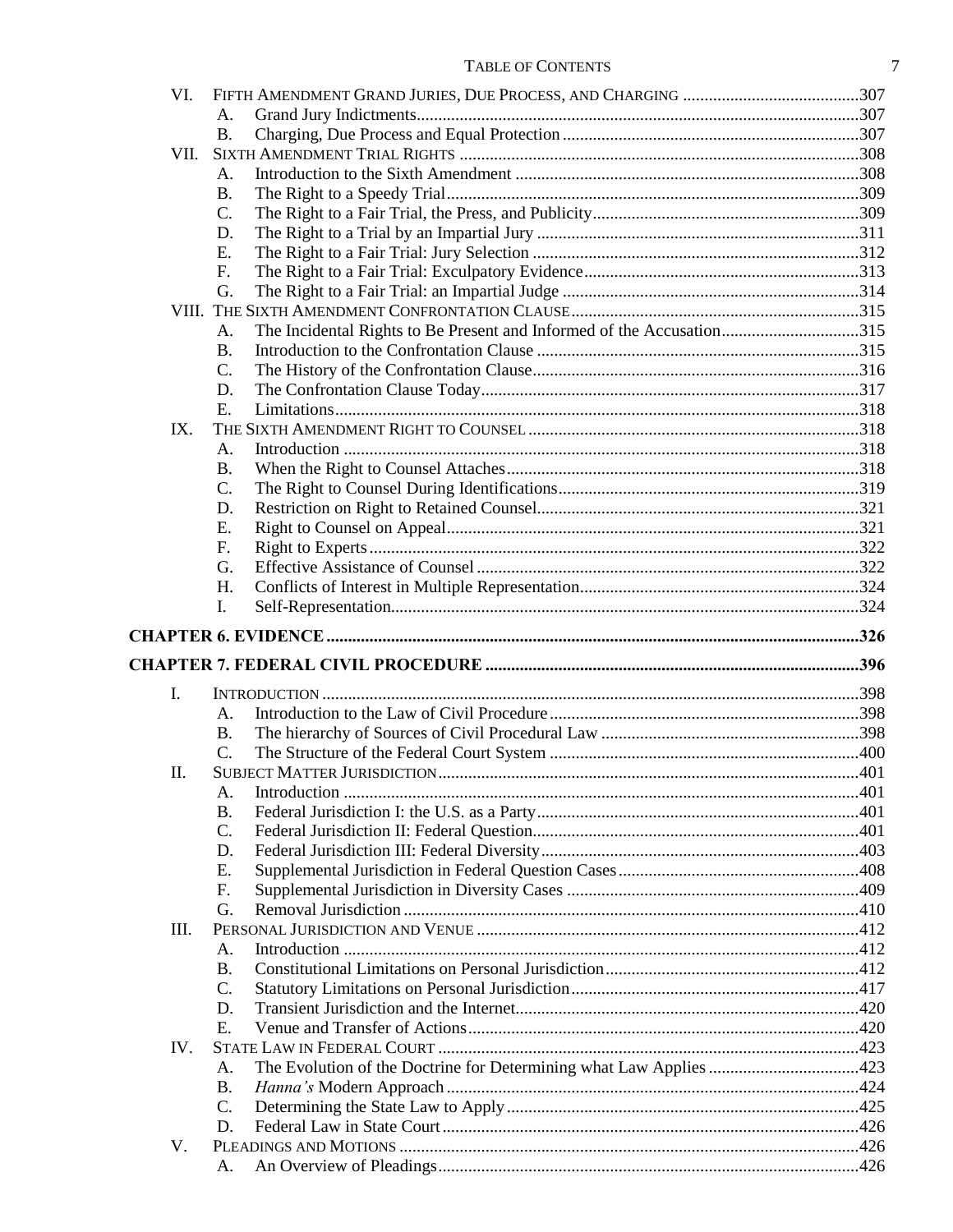|      | <b>B.</b>                                                                    |  |
|------|------------------------------------------------------------------------------|--|
|      | C.                                                                           |  |
|      | D.                                                                           |  |
|      | Ε.                                                                           |  |
|      | F.                                                                           |  |
|      | G.                                                                           |  |
| VI.  |                                                                              |  |
|      | А.                                                                           |  |
|      | B.                                                                           |  |
|      | Compulsory Joinder (Necessary and Indispensable Parties) (Rule 19) 441<br>C. |  |
|      | D.                                                                           |  |
|      | E.                                                                           |  |
| VII. |                                                                              |  |
|      | A.                                                                           |  |
|      | <b>B.</b>                                                                    |  |
|      | C.                                                                           |  |
|      | D.                                                                           |  |
|      | Ε.                                                                           |  |
|      |                                                                              |  |
|      | А.                                                                           |  |
|      | <b>B.</b>                                                                    |  |
|      | $\mathcal{C}$ .                                                              |  |
| IX.  |                                                                              |  |
|      | А.                                                                           |  |
|      | B.                                                                           |  |
|      |                                                                              |  |
| I.   |                                                                              |  |
|      | A.                                                                           |  |
|      | <b>B.</b>                                                                    |  |
|      | $\mathcal{C}$ .                                                              |  |
|      | D.                                                                           |  |
|      | Ε.                                                                           |  |
|      | F.                                                                           |  |
|      | G.                                                                           |  |
| П.   |                                                                              |  |
|      | А.                                                                           |  |
|      | B.                                                                           |  |
|      | $C$ .                                                                        |  |
| Ш.   |                                                                              |  |
|      | Α.                                                                           |  |
|      | <b>B.</b>                                                                    |  |
|      | C.                                                                           |  |
|      | D.                                                                           |  |
|      | E.                                                                           |  |
|      | F.                                                                           |  |
|      | G.                                                                           |  |
| IV.  |                                                                              |  |
|      | А.                                                                           |  |
|      | <b>B.</b>                                                                    |  |
|      | C.                                                                           |  |
|      | D.                                                                           |  |
|      | Ε.                                                                           |  |
|      | F.                                                                           |  |
|      | G.                                                                           |  |
| V.   |                                                                              |  |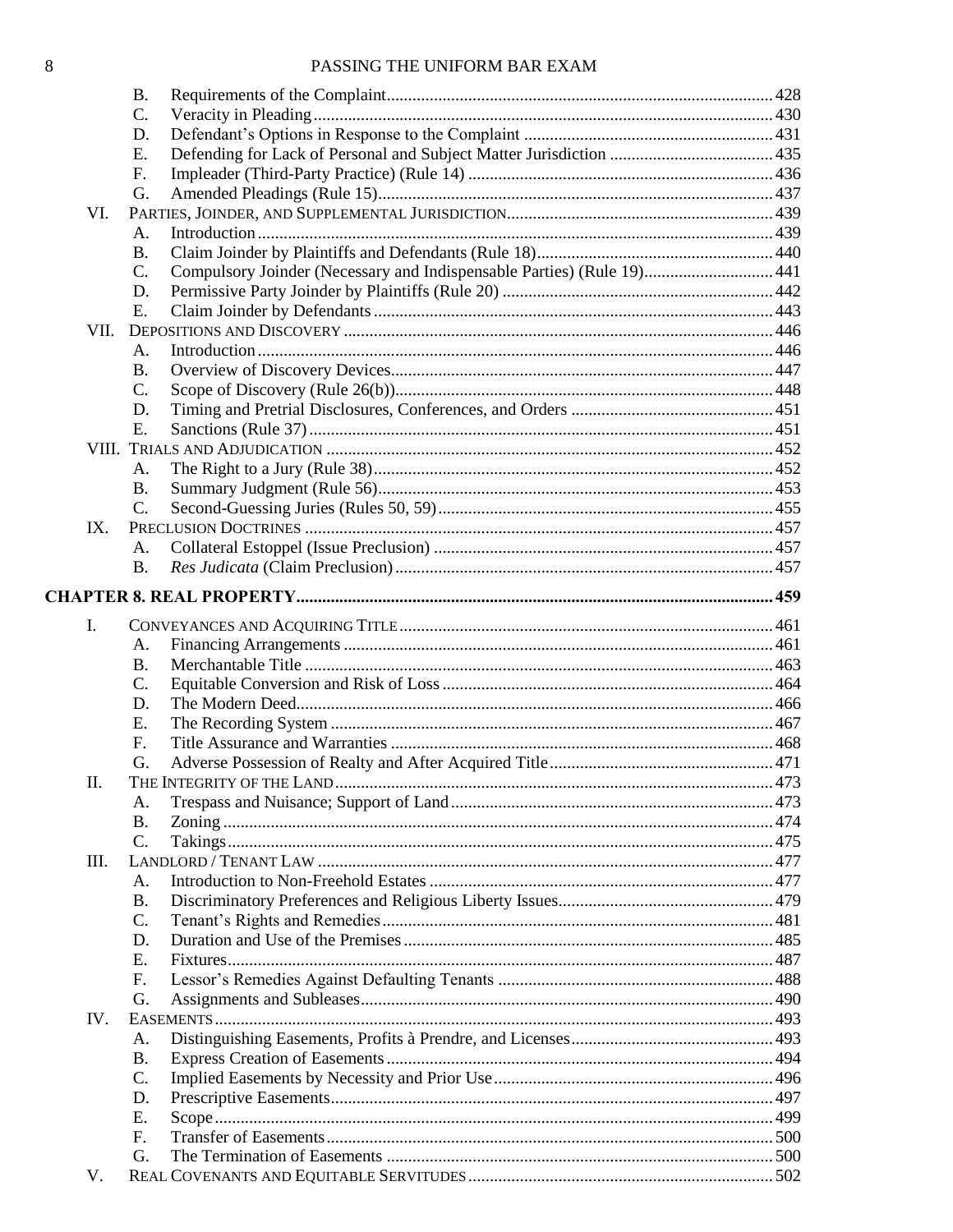|      | A.              |  |
|------|-----------------|--|
|      | <b>B.</b>       |  |
|      | $\mathcal{C}$ . |  |
|      | D.              |  |
|      | E.              |  |
| VI.  |                 |  |
|      | Α.              |  |
|      | <b>B.</b>       |  |
|      |                 |  |
|      | $\mathcal{C}$ . |  |
|      | D.              |  |
|      | E.              |  |
|      | F.              |  |
| VII. |                 |  |
|      | A.              |  |
|      | <b>B.</b>       |  |
|      | $\mathbf{C}$ .  |  |
|      | D.              |  |
|      | E.              |  |
|      |                 |  |
|      |                 |  |
| Ι.   |                 |  |
|      | A.              |  |
|      | <b>B.</b>       |  |
| II.  |                 |  |
|      | А.              |  |
|      | <b>B.</b>       |  |
|      | $\mathcal{C}$ . |  |
|      | D.              |  |
| Ш.   |                 |  |
|      | А.              |  |
|      | <b>B.</b>       |  |
|      | $C$ .           |  |
| IV.  |                 |  |
|      |                 |  |
|      | Α.              |  |
|      | <b>B.</b>       |  |
|      | $\mathcal{C}$ . |  |
|      | D.              |  |
| V.   |                 |  |
|      | А.              |  |
|      | <b>B.</b>       |  |
|      | $\mathcal{C}$ . |  |
| VI.  |                 |  |
|      | А.              |  |
|      | <b>B.</b>       |  |
|      | $\mathcal{C}$ . |  |
|      | D.              |  |
|      | VII.            |  |
|      | Α.              |  |
|      | <b>B.</b>       |  |
|      |                 |  |
|      | A.              |  |
|      | <b>B.</b>       |  |
| IX.  |                 |  |
|      |                 |  |
|      | Α.              |  |
|      | <b>B.</b>       |  |
| Χ.   |                 |  |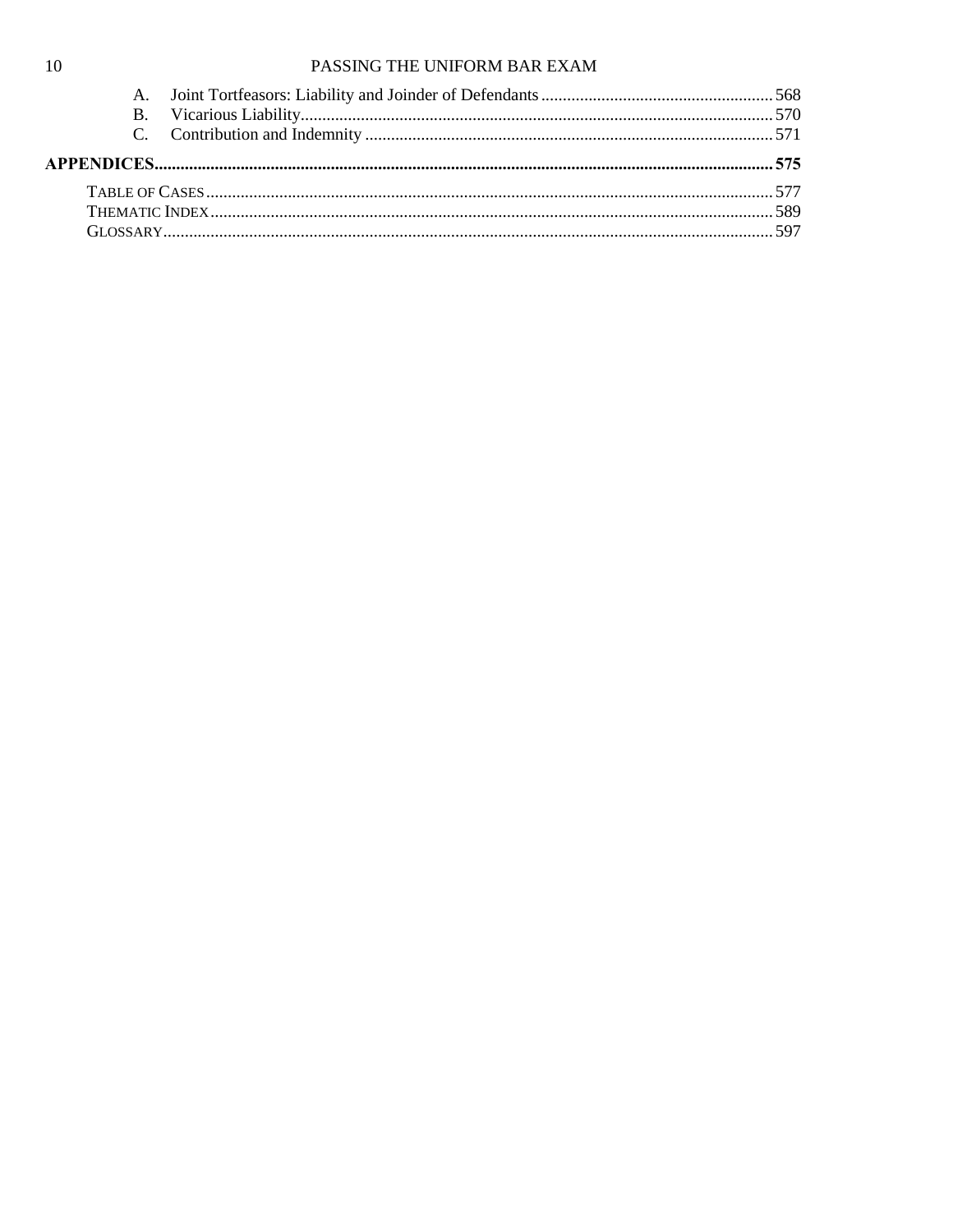## **ABBREVIATIONS**

<span id="page-11-0"></span>

|                   | A Grantee (for present estate/ future     |
|-------------------|-------------------------------------------|
|                   | interest hypotheticals)                   |
|                   | AGI  Adjusted gross income                |
|                   | AP  Adverse possession                    |
|                   |                                           |
|                   |                                           |
|                   | BFP  Bona fide purchaser or bona fide     |
|                   | purchase                                  |
| CConstitution     |                                           |
| CIF Cause-in-fact |                                           |
| ClClause          |                                           |
|                   | CLEOState Chief Law Enforcement           |
|                   | Officer                                   |
|                   | Court (cap.)  United States Supreme Court |
|                   | CP Court of Pleas (UK)                    |
|                   | CRContingent remainder                    |
|                   | CSDCommon Scheme of                       |
|                   | Development                               |
|                   | CSI Compelling state interest             |
| CtCourt           |                                           |
|                   | Ct. AppCourt of Appeals                   |
|                   | Ct. Chan.  Court of Chancery (England)    |
|                   | ED  Emotional distress                    |
|                   | EI  Executory interest                    |
| Eng.  England     |                                           |
|                   | ES Equitable Servitude                    |
|                   |                                           |
|                   | FLSA Fair Labor Standards Act             |
|                   | FMLA  Family and Medical Leave Act        |
|                   | FQJFederal question jurisdiction          |
|                   | FRAP  Federal Rules of Appellate          |
|                   | Procedure                                 |
|                   | FRCP Federal Rules of Civil Procedure     |
|                   | FRCrP  Federal Rules of Criminal          |
|                   | Procedure                                 |
|                   | FRE  Federal Rules of Evidence            |
|                   | FS  Fee simple absolute (fee simple)      |
|                   | FSCS  Fee simple on condition             |
|                   | subsequent                                |
|                   | FSD  Fee simple determinable              |
|                   | FS EL Fee simple on executory             |
|                   | limitation                                |
| FTFee tail        |                                           |
|                   | H.L.  House of Lords (England)            |
|                   | IIED  Intentional infliction of           |
|                   | emotional distress                        |
|                   |                                           |
|                   | JMOLJudgment as a matter of law           |
|                   | JNOV Judgment non obstante veredicto      |

|                              | J/SL Joint and several liability, or            |  |  |
|------------------------------|-------------------------------------------------|--|--|
|                              | jointly and severally liable                    |  |  |
|                              | jointly and severally<br>JTJoint tenant/tenancy |  |  |
|                              |                                                 |  |  |
|                              | Contract (all other law)                        |  |  |
|                              |                                                 |  |  |
|                              |                                                 |  |  |
|                              |                                                 |  |  |
| certainty<br>L Loss in value |                                                 |  |  |
| L1 First landlord            |                                                 |  |  |
| Lat. Latin                   |                                                 |  |  |
| LELife estate                |                                                 |  |  |
|                              | LED Life estate determinable                    |  |  |
|                              | LLC Limited liability company                   |  |  |
|                              | LLPLimited liability partnership                |  |  |
|                              | LRM Least restrictive means                     |  |  |
|                              | MPC Model Penal Code                            |  |  |
|                              | MSAJMotion to set aside the judgment            |  |  |
| NNegligence                  |                                                 |  |  |
| N.B. Nota bene               |                                                 |  |  |
|                              | NIED Negligent infliction of emotional          |  |  |
|                              | distress                                        |  |  |
|                              | OOriginal owner, or grantor (in                 |  |  |
|                              | present estates and future                      |  |  |
|                              |                                                 |  |  |
|                              |                                                 |  |  |
|                              | interests)                                      |  |  |
|                              | OLQOwner of the locus in quo                    |  |  |
|                              | OO Original owner                               |  |  |
|                              | PPurpose or purchaser                           |  |  |
|                              | PJPersonal jurisdiction                         |  |  |
|                              | PJIPattern Criminal Jury Instruction            |  |  |
|                              | Q.B. Queen's Bench (UK)                         |  |  |
| RRecklessness                |                                                 |  |  |
|                              | RAP Rule against perpetuities                   |  |  |
|                              | RC Real Covenant                                |  |  |
|                              | Restatement Restatement (of Contracts, Torts,   |  |  |
|                              | Judgments, etc.)                                |  |  |
|                              | RFRA Religious Freedom Restoration              |  |  |
|                              | Act of 1993                                     |  |  |
|                              | RIL Res ipsa loquitur                           |  |  |
|                              | RPPReasonable prudent person                    |  |  |
|                              | Rule Federal Rule of Evidence or                |  |  |
|                              | Federal Rule of Civil Procedure                 |  |  |
| §Section                     |                                                 |  |  |
|                              | SSublessee or seller                            |  |  |
|                              | S.CtSupreme Court or U.S. Supreme               |  |  |
|                              | <b>Court Reporter</b>                           |  |  |
|                              | SF Statute of Frauds                            |  |  |
| SL Strict liability          | SJSummary judgment                              |  |  |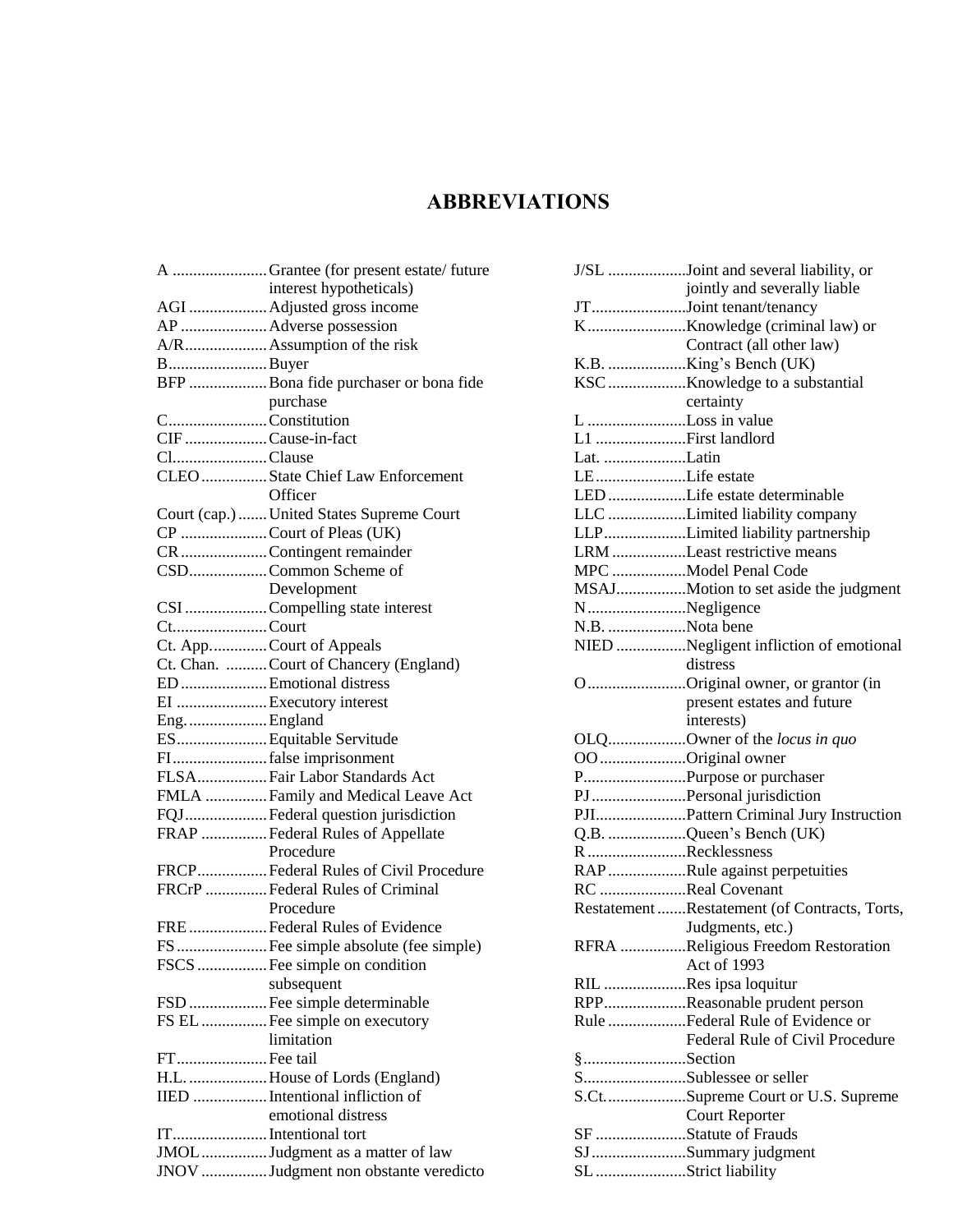| SMJ Subject matter jurisdiction    | (compilation of U.S. Supreme)     |
|------------------------------------|-----------------------------------|
| SP Specific performance            | Court opinions)                   |
|                                    | USC  United States Code           |
| TETenant/tenancy by the entireties | VR Vested remainder               |
| TO True owner                      | VR SD Vested remainder subject to |
| UCCUniform Commercial Code         | divestment                        |
| USUnited States of America or      |                                   |
| <b>United States Reports</b>       |                                   |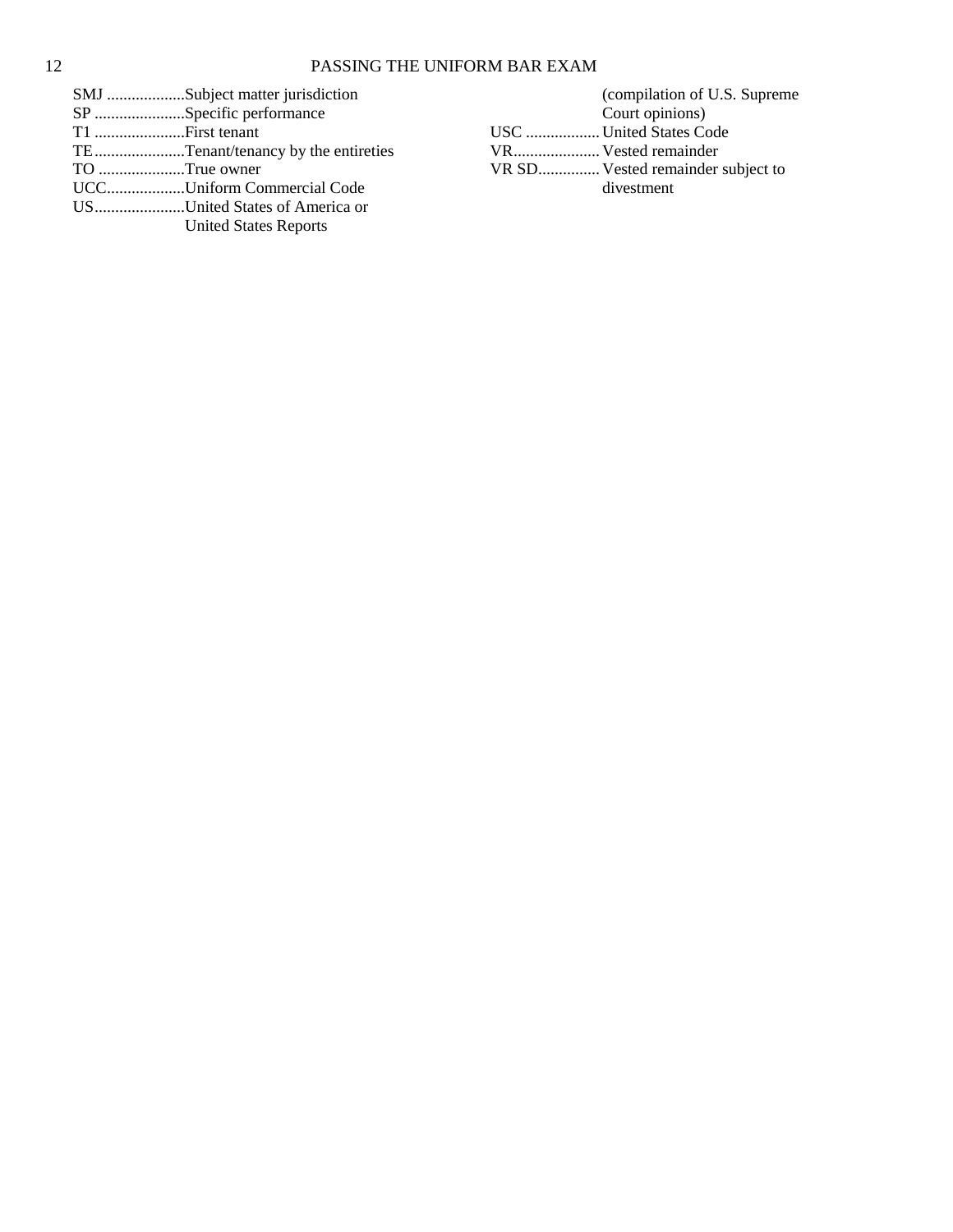## **INTRODUCTION**

#### **HOW THIS GUIDE CAN HELP YOU**

<span id="page-13-1"></span><span id="page-13-0"></span>The Uniform Bar Examination (**UBE**) is a standardized bar examination that was developed by the National Conference of Bar Examiners (**NCBE**). Passing the Examination requires mastering hundreds of rules, studying countless cases, memorizing myriad tests and becoming proficient in their deployment. Selecting the right study tool is critical to success.

*Passing the Uniform Bar Exam* is an essential resource on any law student's bookshelf. Packed with concise overviews of black letter law, it is ideal for bar exam mastery. It covers nearly 1,000 key cases frequently tested on the Multistate Bar Examination and, by extension, the Uniform Bar Exam. A detailed glossary covers the most frequent terms that students will encounter in bar prep. Streamlined outlines on business associations, constitutional law, contracts and UCC, criminal law and procedure, evidence, federal civil procedure, real property and torts highlight the essential subjects tested on the Multistate Essay Examination.

## **ABOUT THE UNIFORM BAR EXAMINATION**

<span id="page-13-2"></span>The Uniform Bar Exam consists of three parts:

 $\overline{a}$ 

- The Multistate Bar Examination (**MBE**). The MBE is a standardized, multiple-choice examination.
- The Multistate Essay Examination (**MEE**). The MEE is a collection of essay questions largely concerning the common law administered as a part of the bar examination in 26 jurisdictions.<sup>1</sup> The MEE can cover any of the following areas: business associations, conflict of laws, constitutional law, contracts and Uniform Commercial Code,<sup>2</sup> criminal law and procedure, evidence, family law, federal civil procedure, real property, torts and trusts and estates.
- The Multistate Performance Test (MPT). The MPT is a written performance test developed by the NCBE and used in 33 U.S. jurisdictions.

<span id="page-13-3"></span>At the time of publication of this *Guide*, the Uniform Bar Exam, which offers portability of scores across state lines, has been adopted in 25 jurisdictions, including the District of Columbia.<sup>3</sup>

#### **DISCLAIMERS**

The purpose of this book is merely to outline key subjects frequently tested on the Multistate Bar Examination and Multistate Essay Examination. It is no substitute for the writing of practice essays and multiplechoice examination drills. The publisher and editors make no warranties or guarantees—express or implied with respect to the applicant's passing of the Uniform Bar Exam or the bar exam of any jurisdiction.

<sup>&</sup>lt;sup>1</sup> Alabama, Alaska (eff. July 2014), Arizona, Arkansas, Colorado, Connecticut, District of Columbia, Guam, Hawaii, Idaho, Illinois, Iowa, Kentucky, Minnesota, Mississippi, Missouri, Montana, Nebraska, New Hampshire, New Mexico, North Dakota, Northern Mariana Islands, Oregon, Palau, Rhode Island, South Dakota, Utah, Washington, West Virginia, Wisconsin, Wyoming.

<sup>&</sup>lt;sup>2</sup> The following Uniform Commercial Code subjects are tested: Negotiable Instruments (Art. 3); Bank Deposits and Collections (Art. 4); Secured Transactions (Art. 9).

<sup>&</sup>lt;sup>3</sup> In addition to the District of Columbia, the following 24 States have adopted the UBE: Alabama, Alaska, Arizona, Colorado, Connecticut, Idaho, Iowa, Kansas, Massachusetts, Minnesota, Missouri, Montana, Nebraska, New Hampshire, New Jersey, New Mexico, New York, North Dakota, South Carolina, Utah, Vermont, Washington, West Virginia, Wyoming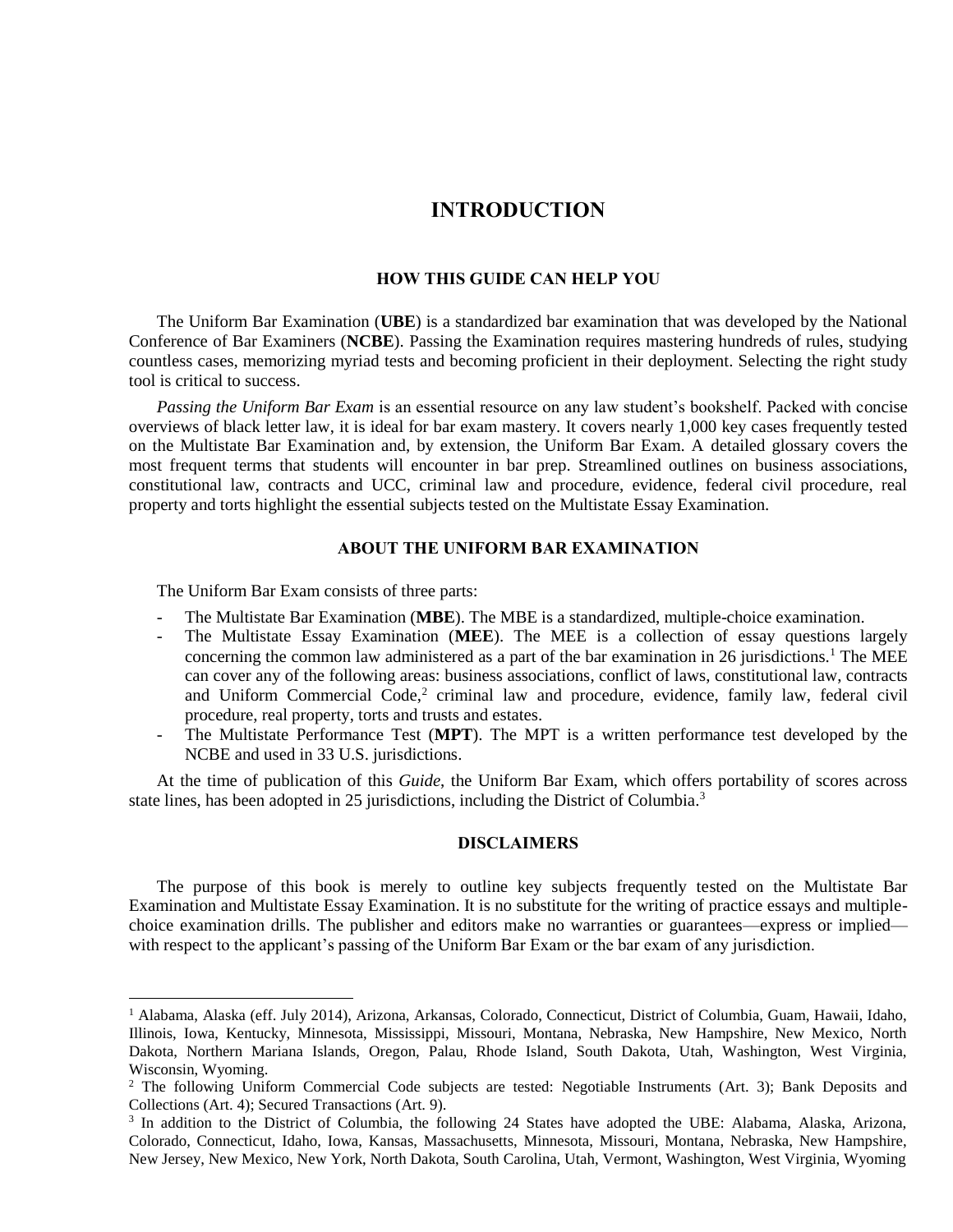This book takes a multistate approach to subjects frequently tested on the Multistate Bar Examination and Multistate Essay Examination. It does not provide meaningful treatment of the nuances of the laws of the individual jurisdictions that have adopted the Uniform Bar Examination. For example, New York's Advisory Committee on the Uniform Bar Exam has recommended, and the New York Court of Appeals has adopted, a requirement that applicants for admission in New York complete an online course on New York law and take and pass an examination on New York law. This examination, known as the New York Law Exam, consists of 50 multiple-choice questions and requires a minimum of 30 questions to be answered correctly in order to pass. This book does not treat the nuances of New York law tested by the New York Law Exam or the nuances of the laws of any of the other jurisdictions that have adopted the Uniform Bar Examination.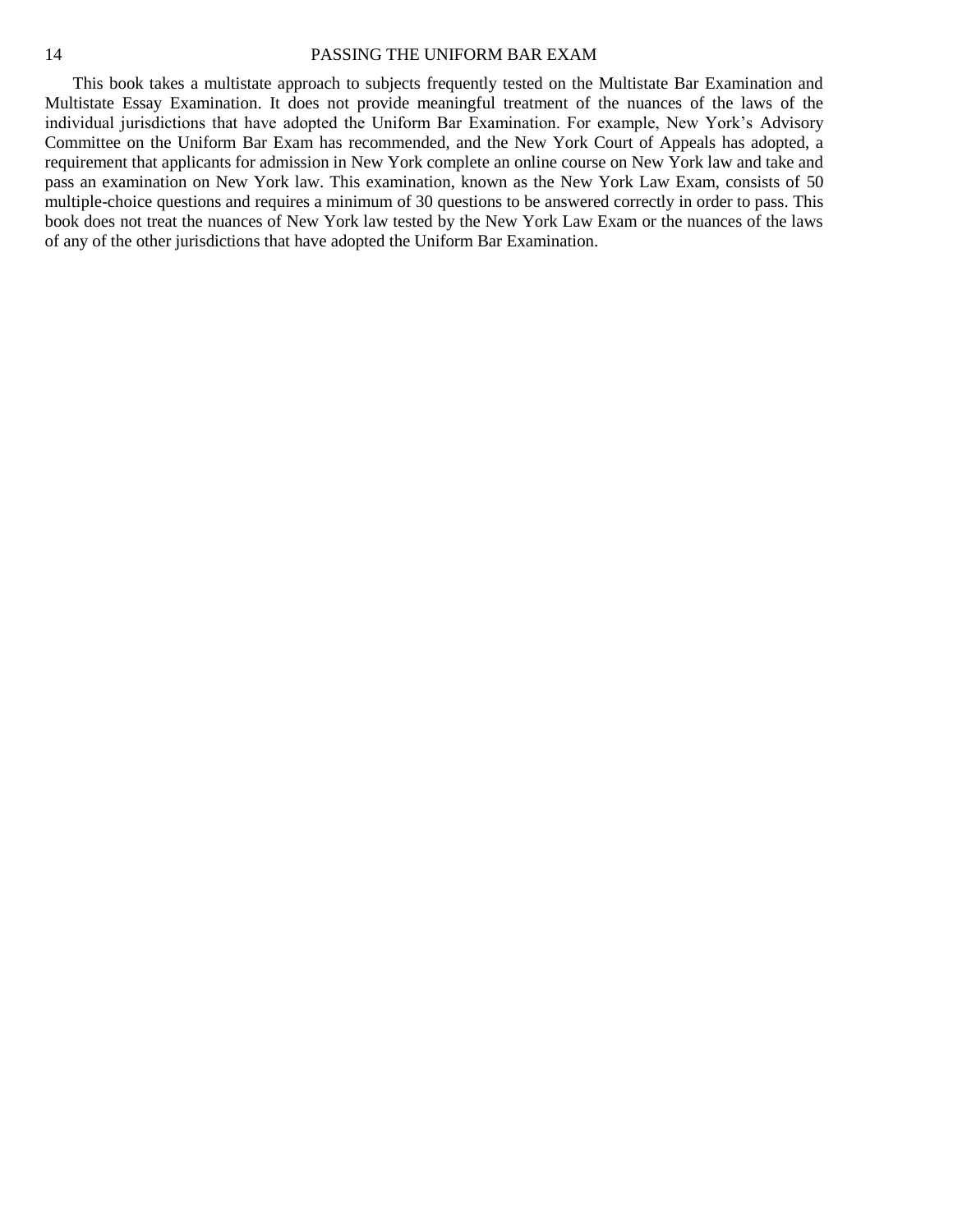## **CHAPTER 1. BUSINESS ASSOCIATIONS**

<span id="page-15-1"></span><span id="page-15-0"></span>

| $\mathbf{I}$ . |                             |  |  |
|----------------|-----------------------------|--|--|
|                | $A_{\cdot}$<br><sub>R</sub> |  |  |
| П.             |                             |  |  |
|                | $\mathsf{A}$ .              |  |  |
|                | <b>B.</b>                   |  |  |
|                | $C_{\cdot}$                 |  |  |
| Ш.             |                             |  |  |
|                | $\mathsf{A}$ .              |  |  |
|                | $\mathbf{B}$ .              |  |  |
|                | $\mathcal{C}_{\cdot}$       |  |  |
|                | D.                          |  |  |
|                | E.                          |  |  |
|                | F.                          |  |  |
| IV.            |                             |  |  |
|                | A.                          |  |  |
|                | $\mathbf{B}$ .              |  |  |
|                | $\mathcal{C}$ .             |  |  |
|                | D.                          |  |  |
|                | Е.                          |  |  |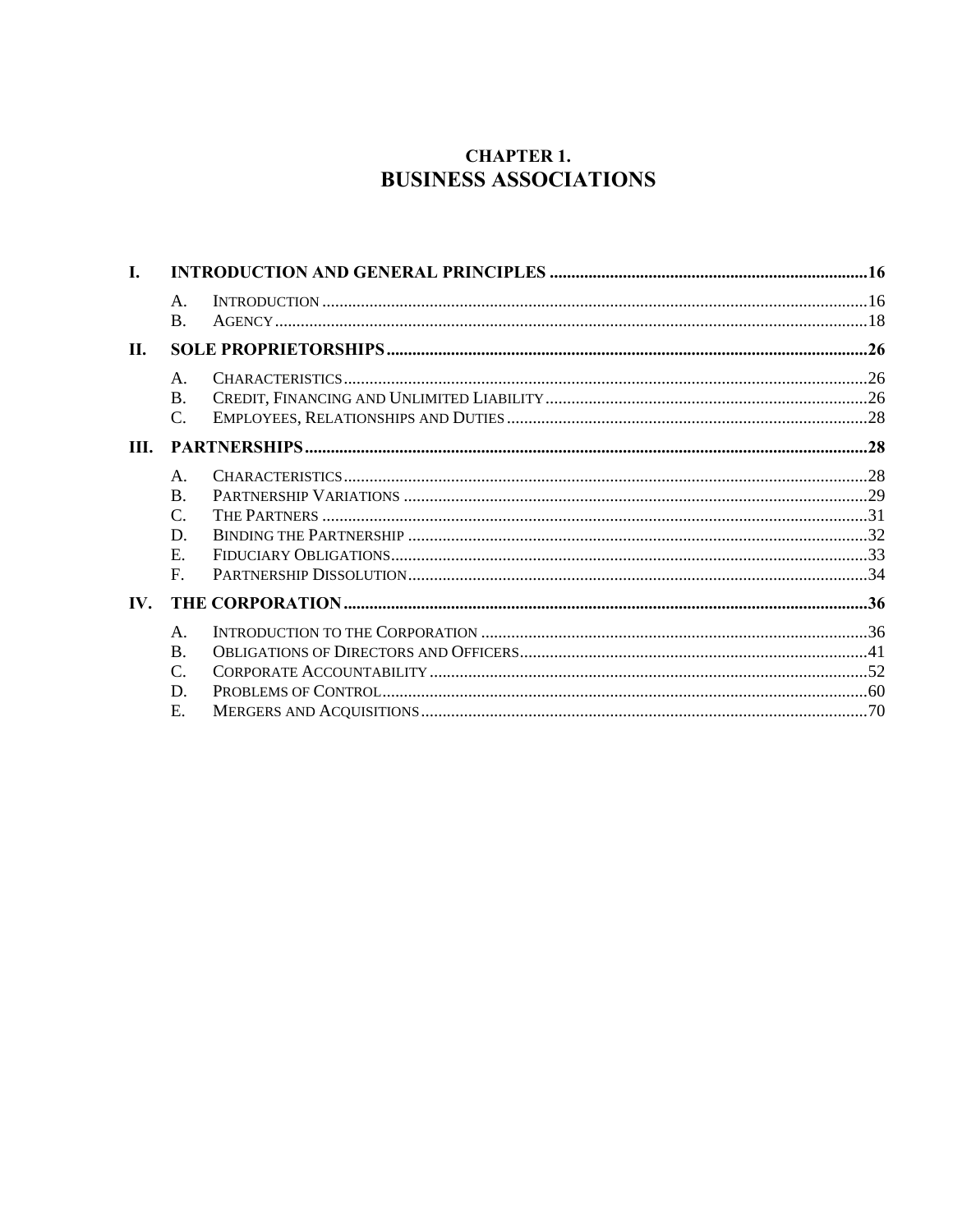## <span id="page-16-0"></span>**I. INTRODUCTION AND GENERAL PRINCIPLES**

## **A. INTRODUCTION**

- 1. The Business Organization: An Overview
	- a. Definition
		- i. A business organization is a legal entity through which investors and entrepreneurs provide goods and services and engage in trade and other wealth-generating activities. Traditionally, the menu of American business organizations was comprised of the general partnership and the corporation. Other entities, such as limited liability companies and limited liability partnerships, are in many ways hybrids or statutorilycreated variations of partnerships or corporations.
		- ii. Although a company may appear to be one business association, it may in reality prove to be a multi-tiered conglomerate comprised of many corporations, partnerships and other business entities. This is in fact the case of many large corporations and other organizations. In order to circumvent limitations as to the kinds of activities they may undertake, many such companies are organized with very general corporate charters whose language is articulated such that they may engage in "any lawful activity," thus allowing them to serve as umbrella organizations of a large and diverse set of subsidiary companies.
	- b. The Variety of Business Organizations
		- i. Traditionally, there has been a tension between entrepreneurs, who have long sought to expand the menu of business forms available and governments, which have resisted such efforts by limiting the available menu. In the United States, the entrepreneur nonetheless has a wide variety of business organizations from which to choose, from small, closely held firms to large, public corporations.
		- ii. The management practices of business organizations can be as diverse as the forms that business organizations can take. While in small firms, owners and managers are generally the same group of people, in large organizations, a large number of generally passive stockholders which is distinct from the managers usually owns the company.<sup>4</sup> Thus, in small firms, where a small number of managers own the business, decisions are usually made by consensus. In large organizations, in contrast, there may be tens of thousands of shareholders, thus rendering decisions by consensus impractical. In these organizations, policy is generally developed through majority voting.
		- iii. As a final point of contrast, whereas small firms are usually run informally and without a hierarchy, large organizations are run under a formal set of rules establishing tiers of control and duties among shareholders, directors and officers. The relationships among these actors will be explored later on in the chapters that follow.
- 2. Factors to Consider When Choosing a Business Entity
	- a. General Overview

 $\overline{a}$ 

<sup>&</sup>lt;sup>4</sup> The managers may, however, as part of their compensation, own some level of stock in the company.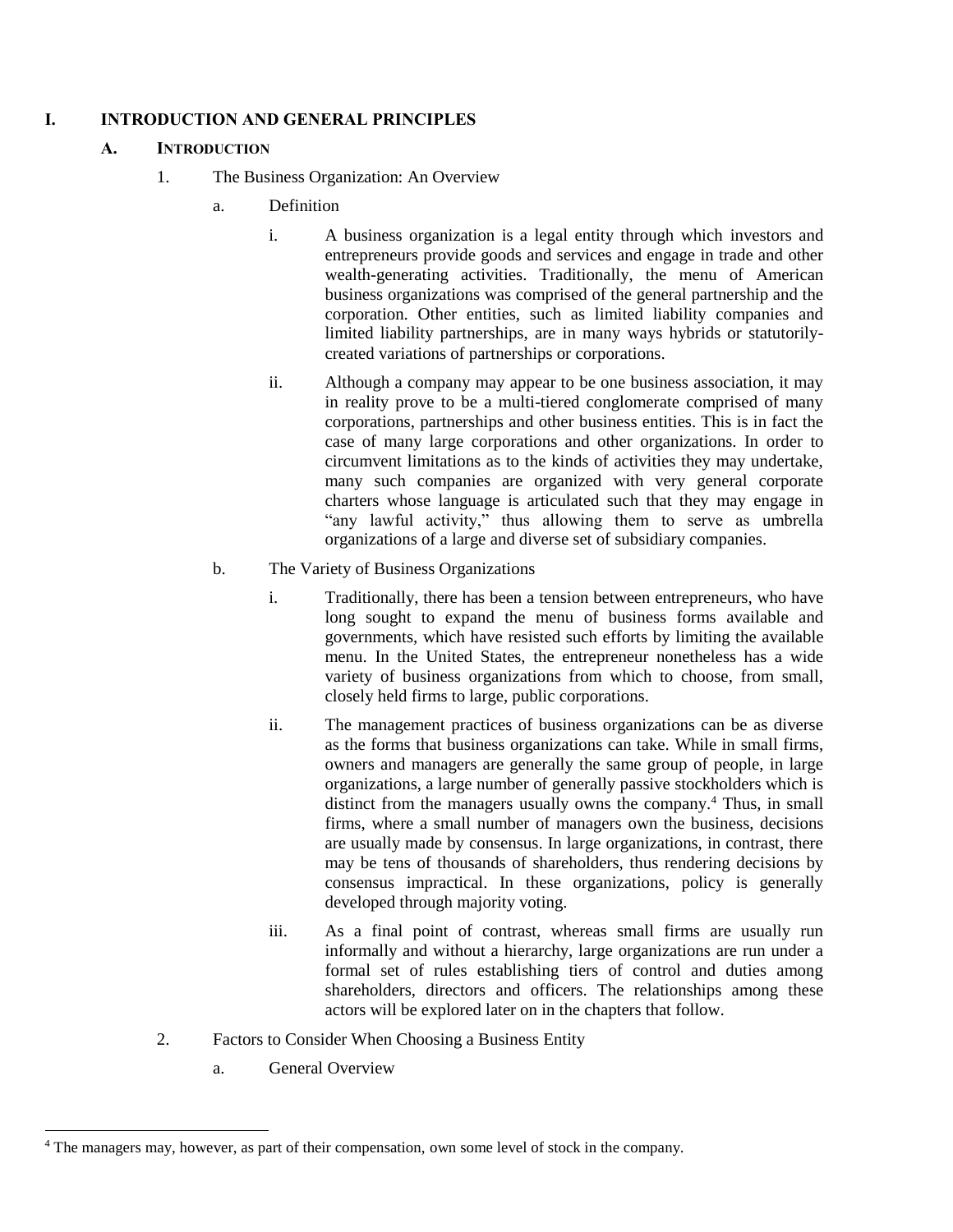#### CHAPTER 1. BUSINESS ASSOCIATIONS 17

- i. Any individuals who form a business must agree on such fundamental issues as control, ownership and dissolution of the business. When the individuals choose a specific entity through which to conduct the activity, many of these questions are automatically determined through the respective entity's legally-prescribed default settings. The individuals forming the company may then contract around or customize the default settings in order to suit their business needs, as long as the new rules conform to public policy considerations. A clause whose content violates such policy considerations (*e.g.*, one denying the right of third parties to make claims against the reckless conduct of the owners) would be held null and void in the relevant jurisdiction and the default rules would spring into application.
- b. Factors
- 1) Before choosing a business entity, the goals of the business owners should be assessed in light of the following factors:
- ii. Tax Treatment
	- 1) The form that a business association takes will have a significant impact on the tax treatment that it receives. The law taxes some business organizations, exempts others fully and offers a gray area for many others in between. Some associations that fall into this gray area include those that are exempted from taxes up until they reach a certain size or profit margin. When they reach such dimensions, they are taxed as ordinary incorporated entities. When this occurs, double taxation applies, since, in addition to the business organization, the dividends of the owners are also taxed. For example, if the business owners form a C corporation, taxation will apply to both the shareholders' dividends as well as to the corporation's profits. If, however, the owners opt for an S corporation, passthrough taxation will occur, with taxation applied only to the shareholders' dividends (the corporation itself will not be recognized under the law as a legal person and thus will not be subject to taxation). In addition to S corporations, limited liability companies and partnerships are subject to pass-through taxation. All of these organizations are "invisible" under the tax code, which taxes only the salaries or dividends of the respective partners or shareholders.
- iii. Owners' Liability
	- 1) The way that a business is organized affects the extent to which its owners could be held liable for the business's debts. Some organizations, such as the corporation, shield their managers from company debt whenever the managers exercise business judgment and reasonable investigation. In other organizations, the owners, managers or partners are held personally, jointly and severally liable for the debts of the enterprise, regardless of the extent to which business judgment was exercised. The incorporation of a business thus offers entrepreneurs a valuable protection that permits them to undertake activities that might otherwise prove to be too risky.
- iv. Governance
	- 1) Governance deals with the question of whom is given the right to participate in the management and decision making of a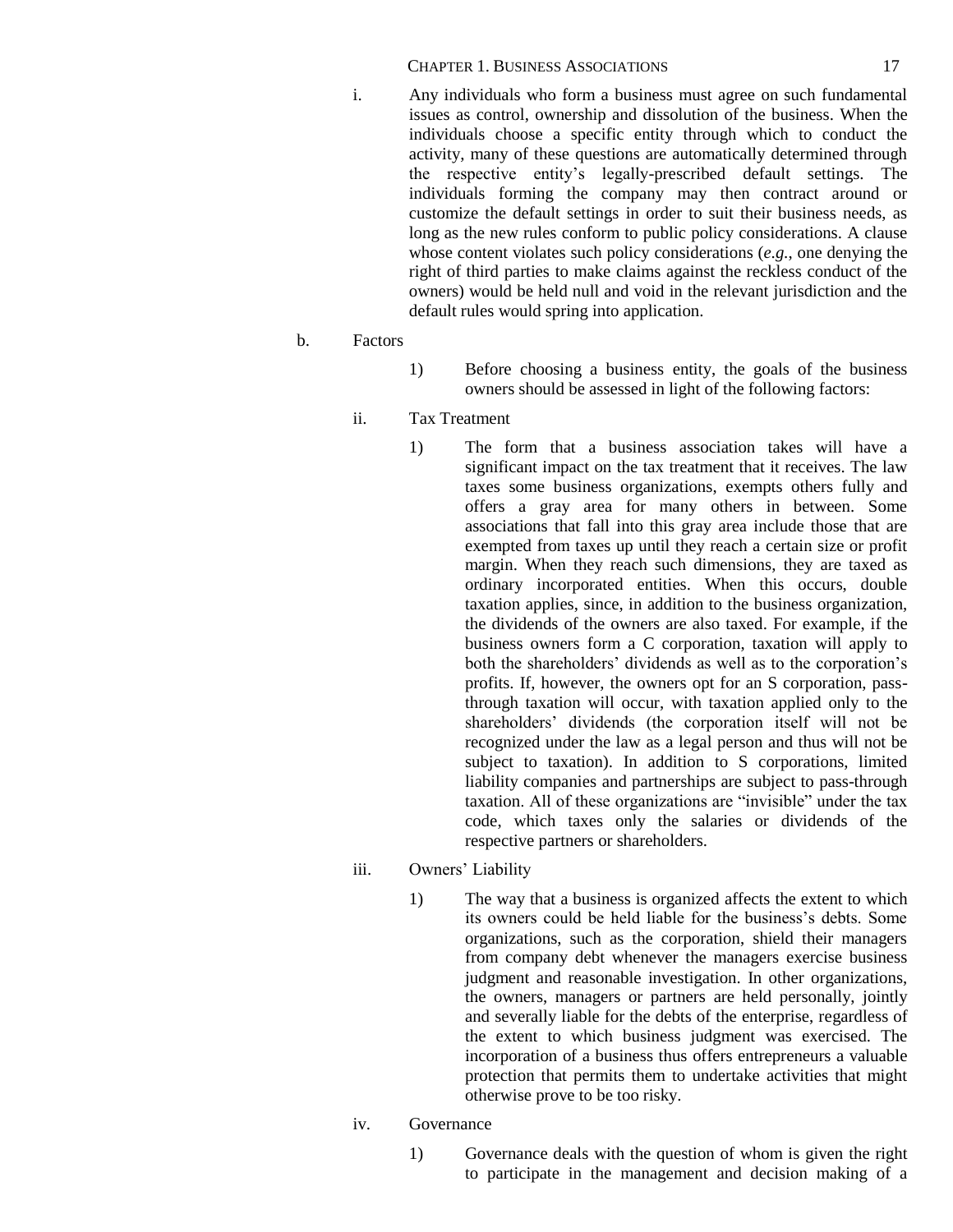business. The rules of governance are substantially determined by the form that the owners of a company choose and these rules vary substantially among partnerships and corporations, with limited liability companies offering a regime that blends elements of both the corporate and partnership model. Governance may also influence whether the owners are directly responsible for the governance of the organization or whether they govern through others that they have selected. For example, in public corporations, the owners govern through their elected directors, who in turn select the corporation's officers (the president, treasurer, etc.). In contrast, the owners of a closely held corporation are directly responsible for the company's governance.

## v. Raising Capital

- 1) Yet another factor that the choice of entity affects is the extent of options available for entrepreneurs to raise funds for their business. Some organizations require business owners to raise capital directly with their own funds or through loans, while others permit them to raise funds indirectly by, for example, issuing shares of stock. The amount of funds needed to start a business may thus influence the choice of entity. For example, when modest start-up capital is needed, the owners may opt for a limited liability company, but when they must raise more substantial sums, they may form a corporation, which allows for outside investors to purchase company equity in the form of stock.
- vi. Exit Strategies
	- 1) Finally, business owners should consider the available exit strategies of their chosen business entity. In some organizations, such as the S corporation, the exit strategy is relatively cumbersome, since there is no ready market to sell shares of equity. In others, such as the public corporation, exiting is far simpler and consists of selling shares of stock on the public market.

## <span id="page-18-0"></span>**B. AGENCY**

- 1. Defining Agency
	- a. Agency can be defined as the fiduciary relation that results from the manifestation of: (i) consent by one person to another that the other will act on his behalf and subject to his control; and (ii) consent by the other to so act.<sup>5</sup> The agent owes a fiduciary duty to a second party, known as the principal, who consents to the agent's acting on his behalf. The agent has the power to alter the legal obligations and rights of the principal, who may be bound by or held liable for the acts or omissions of the agent.
	- b. A principal is a person who designates an agent to undertake an action on the principal's behalf. Once the principal designates an agent, the agency relationship begins. For example, in *Gorton v. Doty* (Idaho Ct. App. 1937), the plaintiff sued the owner of a vehicle that had been involved in a traffic accident that injured the plaintiff. The owner was not driving the vehicle at the time that the plaintiff was injured. Therefore, he was not directly liable. The court nevertheless found the owner liable for injuring the plaintiff, since he lent the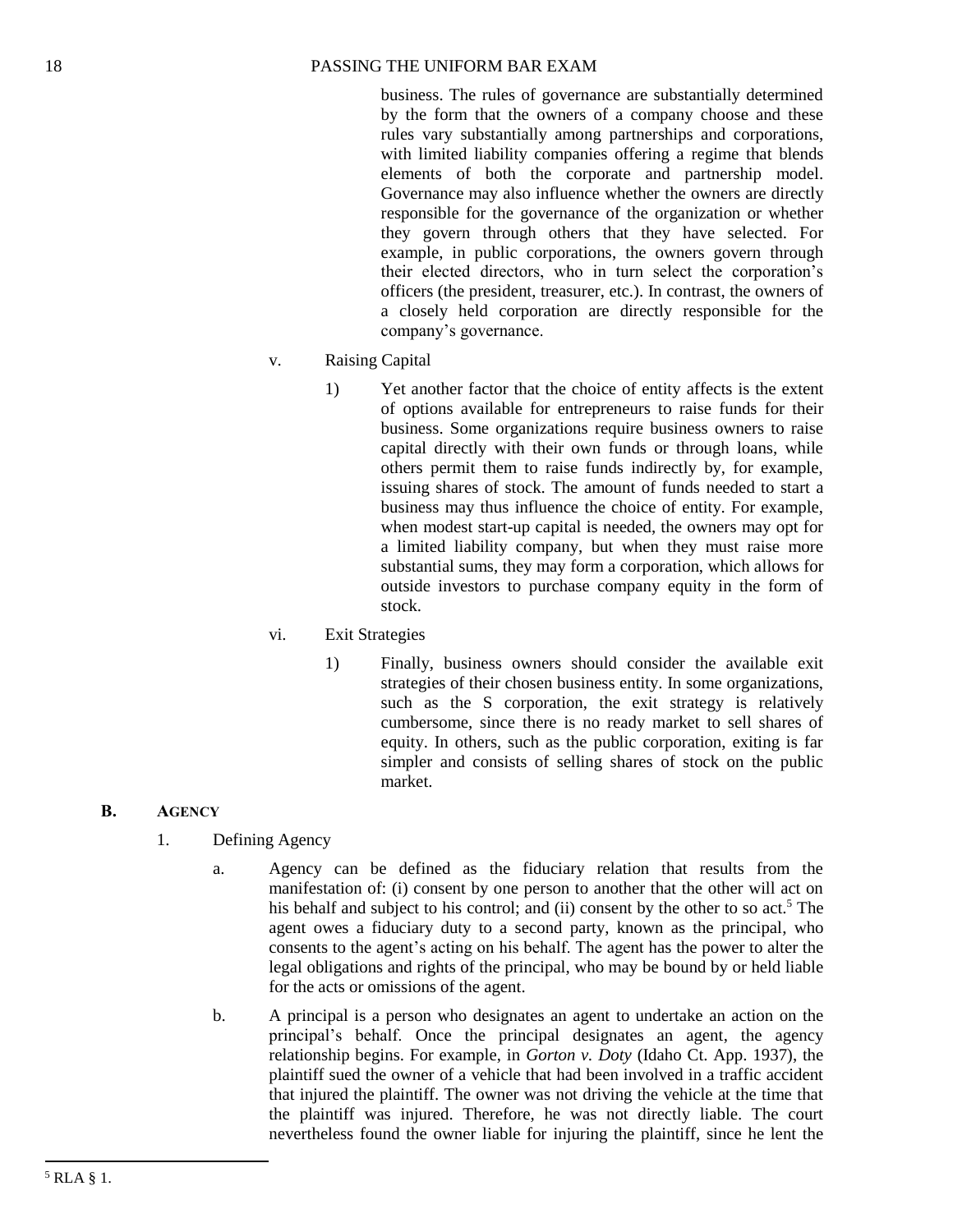vehicle to a third party, designated the third party and requested that only he drive. The court concluded that an express condition precedent was created for the owner's lending of the car, a condition that was accepted by the third party. Furthermore, there is a presumption that the owner of the car is the principal of a driver borrowing the car. An agency relationship was therefore created and the defendant owner was liable.

- c. The dissent argued the possibility that the defendant's request (that only the third party drive) was *not* a favor that she (the owner) was asking that conferred a benefit to her (the owner). Rather, the request was that the law be respected; she did not want some teenage member of the sports league illegally driving the car. Since no evidence showed that the defendant ordered or commanded the third party to take the car, the dissent argued that no agency relationship was established.
- d. One factor that can be looked to when determining whether an agency relationship exists is control. When a third party has control, an agency relationship usually exists. For example, a debtor can be held to be the agent of a creditor if the creditor becomes sufficiently involved in the control of the debtor's day-to-day operations.
- 2. Liability of Principals to Third Parties in Tort
	- a. Servant versus Independent Contractor
		- i. The words used in a contract describing the relationship between an owner and operator are not dispositive in determining whether agency exists. The most important factor that courts consider is the degree of control of an owner over a company. The more control exercised over a company and its operator, the more likely it is that an agency relationship exists.
		- ii. Thus, a principal cannot escape liability for an operator's torts just because the operator is referred to as an "independent contractor" in the contract. The owner can be held liable to a third party for the operator's negligence. In *Humble Oil & Refining Co. v. Martin* (Tex. 1949), the plaintiff was injured by a car rolling out of a service station run by the operating defendant. Although the operating defendant was referred to as a "contractor" in the contract with the defendant owner, an agency relationship was held to exist because the owner exercised much control over the day to day operations of the company. He paid some of the operating defendant's expenses, set store hours and played a role in decision making.
		- iii. This rule applies even where a franchisor/franchisee relationship exists. As defined in *Murphy v. Holiday Inns, Inc.* (Va. 1975), a franchise is a system for selective distribution of goods or services under a brand name through outlets owned by independent businessmen called "franchisees." When the franchisor exercises sufficient control over the franchisee's activities, an agency relationship arises. In *Miller v. McDonald's Corp.* (Or. App. 1997), for example, the plaintiff injured her tooth when biting into a hamburger and sued the defendant franchisor. Summary judgment for the franchisor was reversed when the court held that there was enough evidence to establish agency—the franchisor maintained a *right to exercise control* over the franchisee's operations. The franchisor was therefore liable for the franchisee restaurant's negligence.
		- iv. In *Hoover v. Sun Oil Co.* (Del. 1965), on the other hand, an agency relationship was not found. Here, the plaintiff sued a service station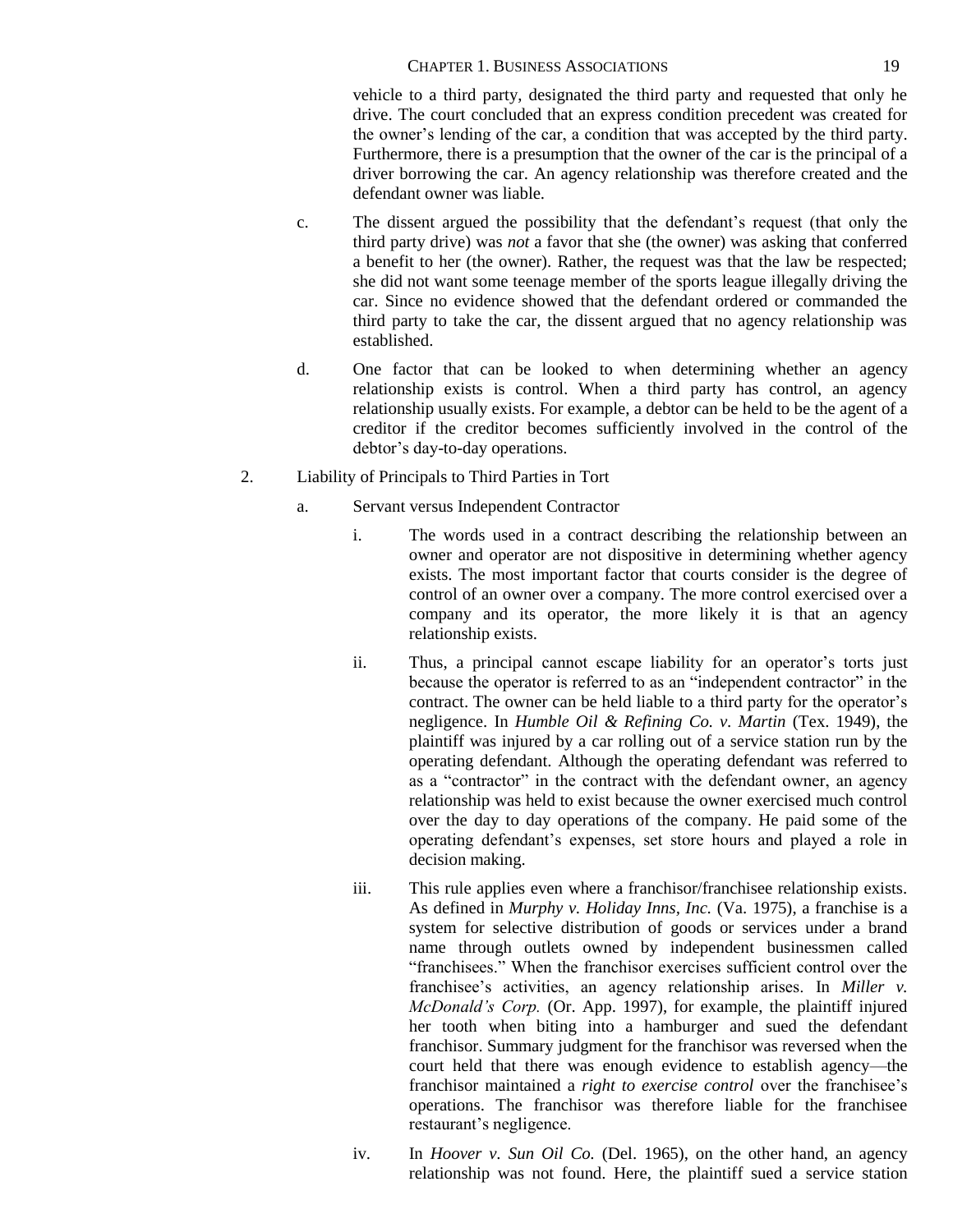franchisor and operator when he was injured by a fire at the station. The court held that the defendant franchisor did not exercise sufficient control over the franchisee's operations to create an agency relationship and was thus not liable for the franchisee's negligence. Rather, the franchisee was treated as an independent contractor, setting its own decisions and policies, such as store hours and cleanliness. Although Sun Oil Co. products were being sold, this was insufficient to establish an agency relationship.

b. Liability for Torts of Independent Contractors

Generally speaking, no agency relationship arises for acts of independent contractors. However, certain exceptions apply, including the following:

- i. When a landowner retains control of the manner in which the independent contractor does the work;
- ii. When the independent contractor is incompetent;
- iii. When there is a nuisance—an abnormally dangerous activity.
- c. Scope of Employment
	- i. In order for a principal to be liable for his agent's acts, the agent must be acting within the scope of his employment. Formerly, this meant that the employee must have been working in furtherance of the purposes of the principal. However, a more flexible definition has been recently used by the courts in determining when an agent acts within the scope of employment. Such courts include any acts taken while the agent is engaged in *any foreseeable activity* while he is furthering the purposes of the principal, regardless of whether this activity actually served the purposes of the employer.
	- ii. A federal court in *Ira S. Bushey & Sons, Inc. v. United States* (2d Cir. 1968) took an especially liberal approach to this question. In Bushey, a seaman working for the defendant United States returned to his ship drunk and opened valves that caused the boat to sink, damaging the plaintiff's drydock. Although the seaman, an agent of the United States, was in no way acting to further the purposes of the United States, his employer, the employer was nevertheless held liable, since it was foreseeable that a seaman would get drunk and cause such an incident. The court held that the employee was thus within his scope of employment.<sup>6</sup>
	- iii. If a plaintiff wishes to hold a defendant liable for the acts of an employee, the plaintiff has the burden of proving that the defendant's employee was acting within the scope of his employment. This can sometimes lead to unexpected results. For example, in *Manning v. Grimsley* (1st Cir.1981), the plaintiff sued the defendant baseball player and his employer when the defendant threw a baseball at and injured him, after the plaintiff heckled him. The court reasoned that if evidence is presented showing that the defendant threw the ball at the plaintiff as a reaction to the heckler's present interference of his ability to perform, then his employer could be held liable. If, however, it was not directly provoked by the heckler, then the employer would not be liable because the defendant's act, unprovoked, would have been unforeseeable and outside of the scope of his employment. Here, sufficient evidence was

 $\overline{a}$ 

 $6$  It should be noted that this case seems to contradict  $\S 228$  (c) of the Restatement of the Law of Agency, which requires some purpose of the employer to be promoted. It is possible that the judge arrived at this reading of agency law in order to reach a desired result, *i.e.*, the United States, with its deep pockets, reimburse the dry-dock owner.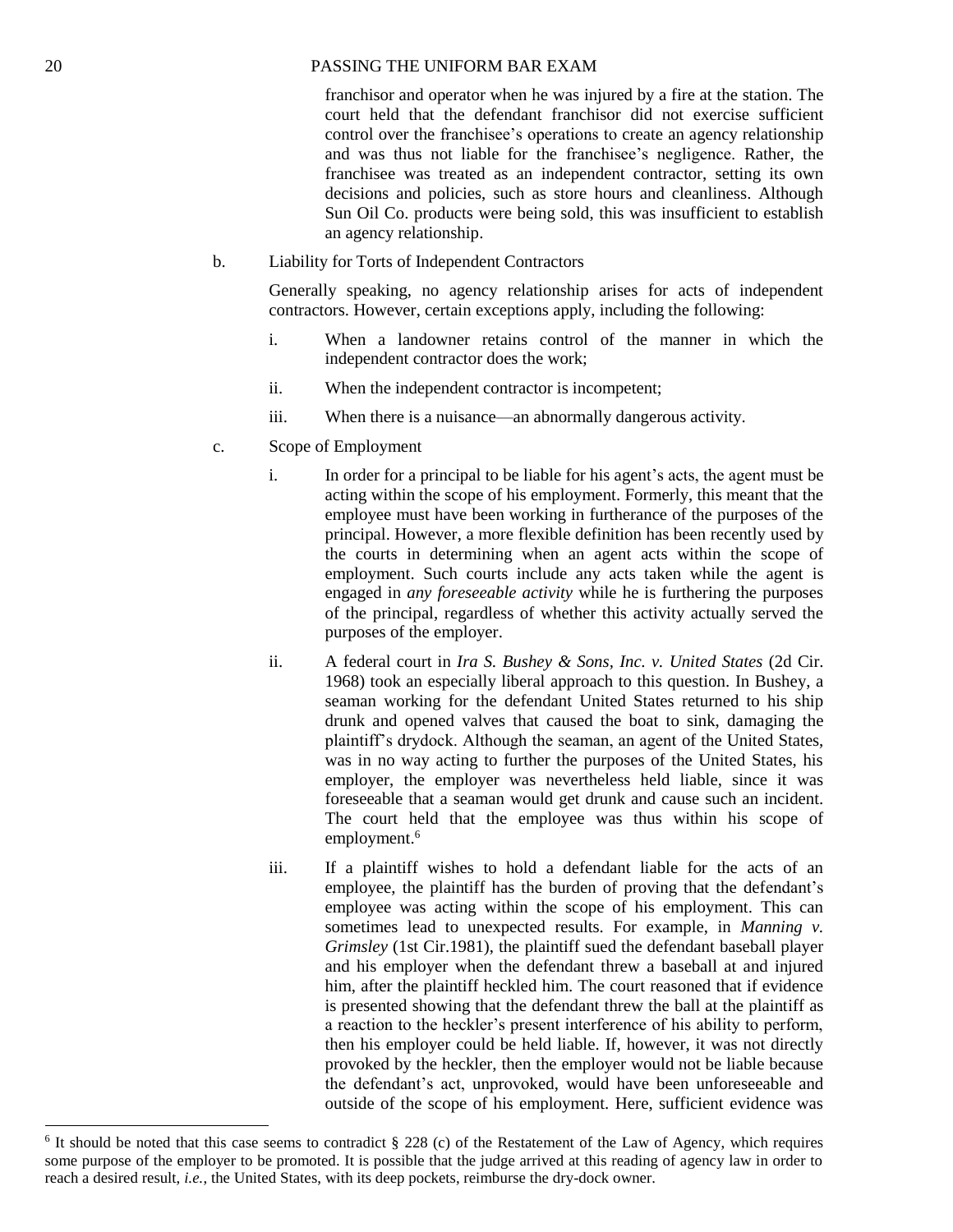presented showing that the defendant threw the ball at the plaintiff in reaction to the plaintiff's provoking him. For example, the defendant looked at the hecklers, not just at the stands.

- d. Statutory Claims
	- i. Before a defendant can be sued for the tort of a third party, the plaintiff must prove that an agency relationship between the defendant and the third party exists. To do this, the plaintiff must show that the defendantprincipal consented in allowing the agent to act on his behalf and that the agent agreed to act on the defendant-principal's behalf.
	- ii. In *Arguello v. Conoco, Inc.* (5th Cir. 2000), minority groups sued the defendant for the discriminatory practices of the defendant's stores that allegedly violated federal law. The court held that no agency relationship existed between the defendant and the Conoco-branded stores, since the agreements that allowed the branded stores to sell Conoco gasoline expressly stated that the stores were independent businesses with no agency relationship. However, because the employees of the Conoco-owned stores acted as agents of the defendant when discriminating, an agency relationship exists. The court ruled in favor of the plaintiffs with respect to the Conoco-owned stores.
- 3. Liability of Principals to Third Parties in Contract

A principal may empower an employee to act on his behalf by granting him authority that may be actual, apparent, express or implied. Furthermore, some relationships give an employee inherent agency power without any explicit act by the principal.

- a. Actual Authority
	- i. Actual authority may be express or implied. A principal gives an agent actual express authority when he explicitly tells the agent to take a certain action. If a principal commands an agent to enter into a contract with a third party, for example and the agent does so, the principal is bound by the contract. The third party can enforce the contract against the principal, even if he did not realize at the time that the agent was acting on behalf of the principal.
	- ii. Actual authority can also be implied. A principal cannot always think of everything that it would authorize his agent to do. If, in order to carry out the principal's explicit instructions, the agent takes some necessary steps, the principal is bound by the agent's actions. The principal therefore has an incentive to draft good instructions. If the principal does not provide detailed instructions as to how the agent should achieve a particular task, then the principal is bound by whatever the agent does if he carries out the instruction in a normal manner.
	- iii. Thus, if an employer leaves questions open for an employee without drafting specific terms and negligence results from the employee's decisions, the employer is liable. Of course, this only applies if an agency relationship already exists. If, however, the employee is an independent contractor, the general rule where employers are not bound by the contractors' acts would apply. If an employer leaves open instructions for an independent contractor who acts negligently, the principal is not liable.
	- iv. When an agent is required to hire an employee in order to complete the work assigned to him by a principal, the hiring is permitted within the agent's authority. In *Mill Street Church of Christ v. Sam Hogan* (Ky. Ct. App.), for example, the defendant church hired Bill Hogan to paint the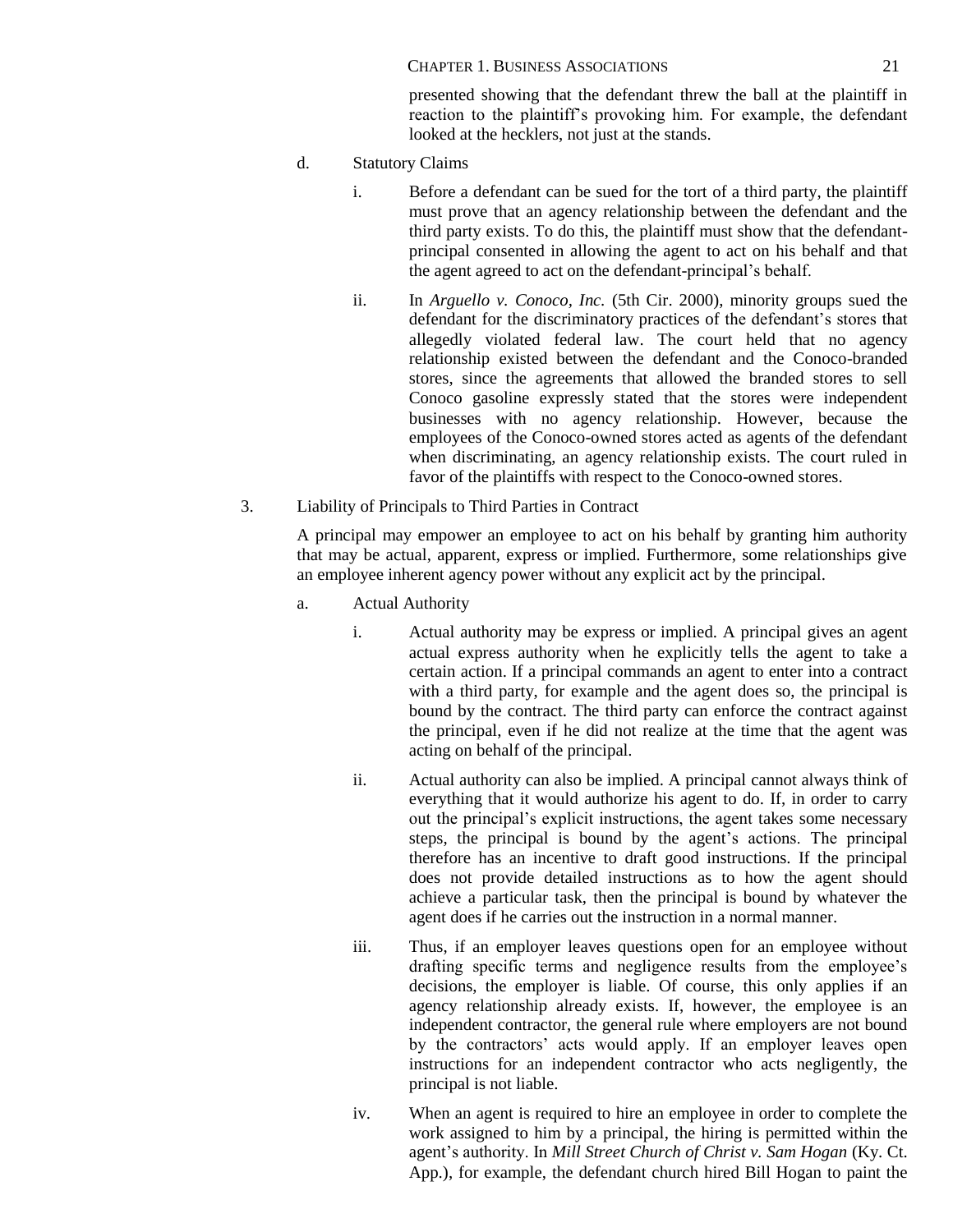church, who then hired his brother, the plaintiff, to aid him. The plaintiff was injured on the job and was awarded compensation, since Bill Hogan had implied authority to hire him. The defendant church challenged this ruling, but the decision for the plaintiff was affirmed because Bill Hogan had authority to hire his brother, since (i) he could not do the work by himself and therefore had implied authority; and (ii) he had apparent authority, since from the plaintiff's perspective, it is reasonable that brother, who hired him in the past, would hire him again. The church, through its actions, implicitly ratified Sam Hogan's painting of the church.

- b. Apparent Authority
	- i. Even when an agent lacks express or implied actual authority, there are situations in which an agent may bind a principal. One such situation involves apparent authority, which applies when the principal represents to a third party that the agent is authorized to enter into a contract. The key to apparent authority is that *the principal must make a representation.*
	- ii. The third party must reasonably believe that the agent has the authority to act on behalf of the principal. If it is not reasonable, the principal will not be bound. The reasonability test is taken from the third party's perspective. The court is to determine what a reasonable third party would believe. In *Lind v. Schenley Industries, Inc.* (3d Cir. 1960), the plaintiff's supervisor offered him a promotion that would have significantly increased his salary. After working several years without receiving the increased salary, the plaintiff sued to recover. The defendant employer argued that because the plaintiff's supervisor did not have authority to grant the raise, the employer was not bound to deliver it. The court held for the plaintiff, holding that the plaintiff had every reason to believe that his supervisor was an agent authorized to offer the salary increase. Also, since the vice president told the plaintiff that he would be promoted and that his supervisor would tell him his new salary, the plaintiff was reasonable in believing that his supervisor did indeed have such authority.
	- iii. In an employer-employee relationship, an agency relationship exists that binds an employer to his employee's sales, even when the employer did not agree to a sale, when the sale is reasonable. Apparent authority is imparted upon the employee as soon as he is hired. In *Three-Seventy Leasing Corporation v. Amex Corporation* (5th Cir. 1976), the defendant's salesperson entered into a contract to sell computers to the plaintiff even though the defendant did not give him authority to do so. The defendant later reneged on the contract because of the plaintiff's credit. When the plaintiff sued for breach of contract, the court enforced the contract because it was reasonable for the plaintiff to assume that the salesperson was authorized by the defendant to enter into the transaction. If the sale was not reasonable given the nature of the business, the salesperson would not have been given such authority. For example, a car dealership employee's agreement to purchase a dozen washing machines probably would not be binding on the car dealership, since it would be unreasonable to assume that a car dealership would give an employee such authority to make such as purchase.
- c. Inherent Agency Power
	- i. For many lawyers and commentators, the idea of inherent agency power makes little sense. It is often invoked by courts when they want to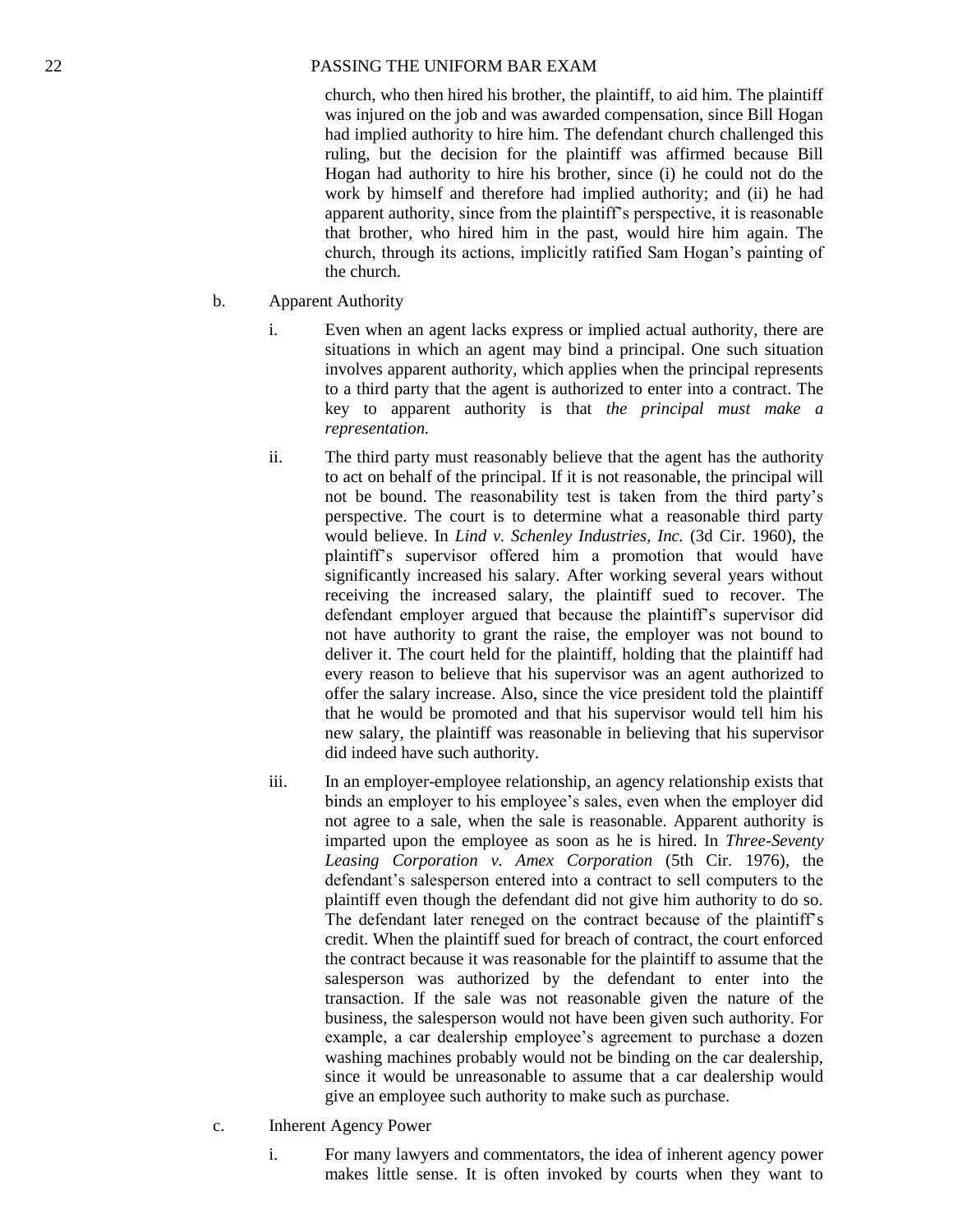protect a third party, but there is no actual authority or insufficient manifestations by the principal to the third party to justify apparent authority. In such cases, courts commit the principal to acts of the agent that, while not authorized, are very close to that which agents are normally authorized to do.

- ii. Inherent agency power allows an agent to enter into binding contracts with third parties even when the details of those contracts exceed the authority given to the agent. The main question that inherent agency questions pose is whether the decisions taken by the agent would *usually* be within his decision-making power. This rule holds true even when there are specific instructions given to the agent telling him that he is unauthorized to make such provisions, provided that such instructions are not made known to the third party.
- iii. In *Watteau v. Fenwick* (Queen's Bench 1892), the defendant business owner granted Humble authority to make purchases, an authority that Humble exceeded. The court held for the plaintiff, who sued to enforce the contract. The court reasoned that making the purchases was within Humble's inherent agency power. Principals are bound by all decisions usually within the authority of their agents, even if the principal specifically instructed the agent not to take the actions in question.
- iv. When an agent makes decisions that are necessary in order for him to achieve his assigned tasks, the principal is bound by the decisions, even if the agent was not specifically authorized to make them. Consider, for example, *Kid v. Thomas A. Edison, Inc.* (S.D.N.Y. 1917), where the principal was bound by the agent's promise to pay recital fees, even though the principal never authorized the agent to make such decisions. See also *Nogales Service Center v. Atlantic Richfield Co.* (Ariz. 1980), where the plaintiff argued that the defendant's agent had set a certain pricing policy with the plaintiff. When the defendant refused to honor the policy, the plaintiff sued. The court held that even if an agent lacks express and apparent authority to make decisions, the principal can still be bound by the agent's decisions when those decisions fall within the incidental, inherent powers authorized by the agent's post.<sup>7</sup>
- d. Ratification

- i. Ratification applies in cases where an agent enters into a contract, even though he had no express or implied authority to do so. When the agent lacks inherent agency power, the principal is generally not bound by the agent's decisions.
- ii. This is where the concept of ratification applies. If the principal ratifies the agreement, it becomes as though the agent had authority to enter into the contract. Once the plaintiff adopts contract, it becomes binding. However, if the plaintiff, upon hearing about the unauthorized contract, objects to it, he is no longer bound.
- iii. Absent actual or apparent authority, inherent agency power or ratification, an individual is not bound by an unauthorized person's representations on behalf of the individual. For example, if a person enters into an unauthorized contract on behalf of an individual who does not ratify the contract, the individual is not bound by the unauthorized contract or by the representations to a third party. For example, in

<sup>&</sup>lt;sup>7</sup> Note, however, that in this case, the court gave judgment to the defendant, only because of the plaintiff's evidentiary mistake.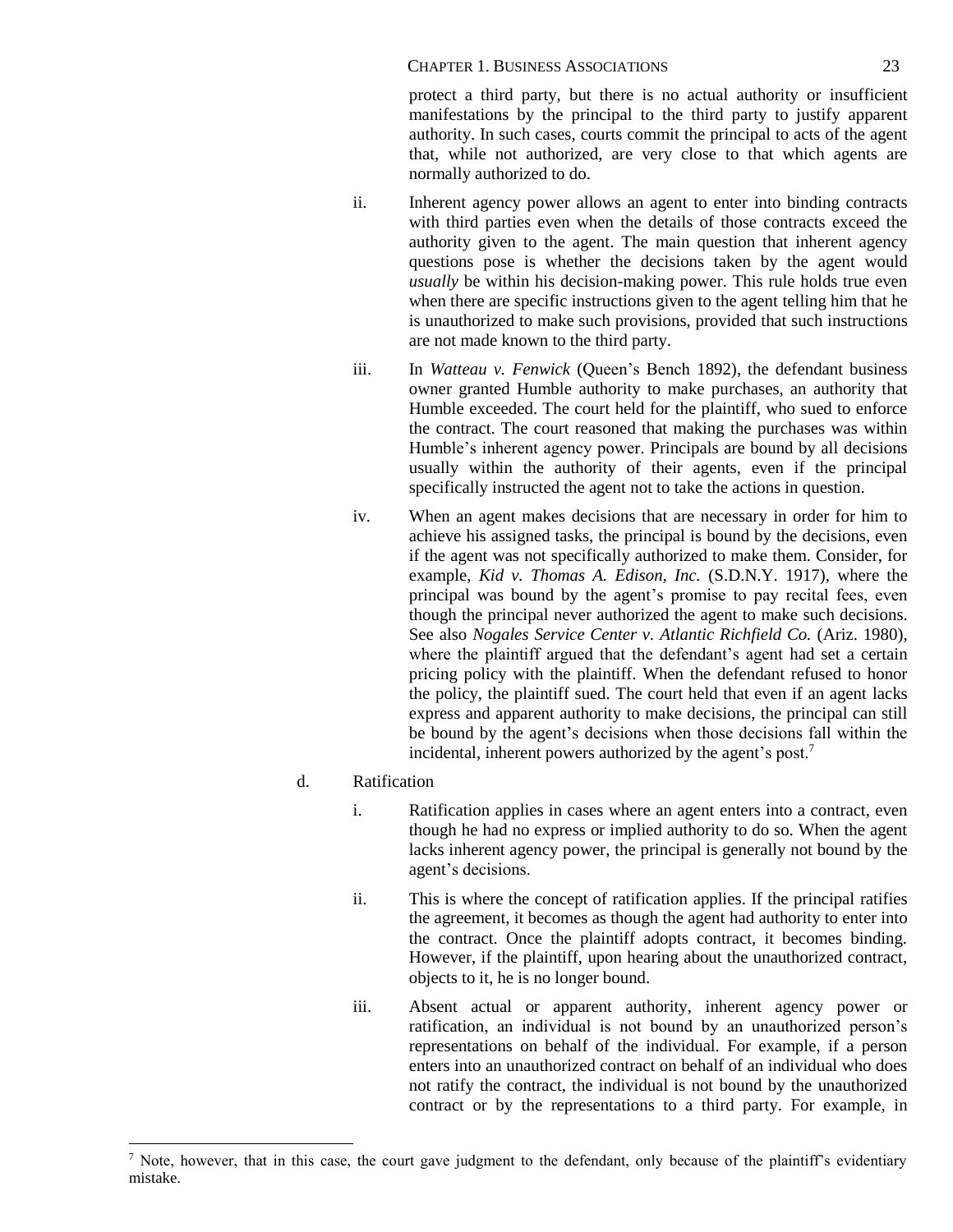*Botticello v. Stefanovicz* (Conn. 1979), defendants Walter and Mary Stefanovicz were tenants in common on a piece of property. Walter, without the permission of Mary, offered the plaintiff an options agreement to buy the property. The plaintiff apparently had not done a title search and was unaware that the title was held as a tenancy in common. Furthermore, Walter Stefanovicz did not tell the plaintiff that his wife was a tenant in common. Walter later failed to honor the options agreement and the plaintiff sued for specific performance. He argued that there was an agency relationship between Walter and Mary through marriage and that Walter therefore had authority to offer the option. The court rejected this reasoning, holding that marriage on its own does not create agency. The issue it considers is whether a person is bound to a third party when a second person makes unauthorized representations. The court answered in the negative: an individual is not bound by representations made by an unauthorized party to a third party, unless he ratifies the agreement. Here, since Mary did not ratify the agreement, the contract was not enforceable. The judgment was given to the defendant. This case shows that "implicit ratification" is not recognized by the courts. The plaintiff's argument that Mary had ratified the agreement by knowing about it and accepting the money was rejected because she never explicitly signed or ratified the agreement.

- e. Estoppel
	- i. Agency may be created by estoppel if an individual represents himself to be an authorized agent. Agency by estoppel may arise even when the alleged principal does nothing to represent that the individual is in fact an authorized agent. In such cases, courts consider whether the alleged principal either manifested that the alleged agent was authorized or was negligent in doing nothing to stop the alleged agent from deceiving the third party.
	- ii. The mere representation of a charlatan agent on its own is not enough to establish agency. The principal must contribute to the misrepresentation by either an act or a negligent omission. In *Hoddeson v. Koos Bros . .* (N.J. Super. App. Div. 1957), for example, a con artist represented to the plaintiff that he was the defendant furniture store's salesman, sold her furniture and then left with her money. When the furniture was not delivered, the plaintiff sued the defendant, alleging an agency relationship between the defendant and the third party. Although the trial court found an agency relationship, the appeals court did not, holding that the plaintiff must show that the defendant *did something* to project either express, implied or apparent authority to the con artist. The defendant did no such thing. The court went on to state that this rule was unjust in modern department stores and allowed the plaintiff to recover if she could show that the defendant was negligent in allowing the con artist to sell the furniture. Under such a showing, agency by estoppel will be established. A new trial was allowed with the opportunity for the plaintiff to present such evidence.
- f. Agent's Liability on the Contract
	- i. In order for an agent to avoid personal liability on a contract, he must disclose to the principal that he is acting on behalf of a principal. He must also disclose the identity of the principal. In *Atlantic Salmon A/S v. Curran* (Mass. App. Ct. 1992), the defendant, who partially disclosed that he was a representative of the principal, made representations that he would purchase the plaintiff's salmon. He then never purchased the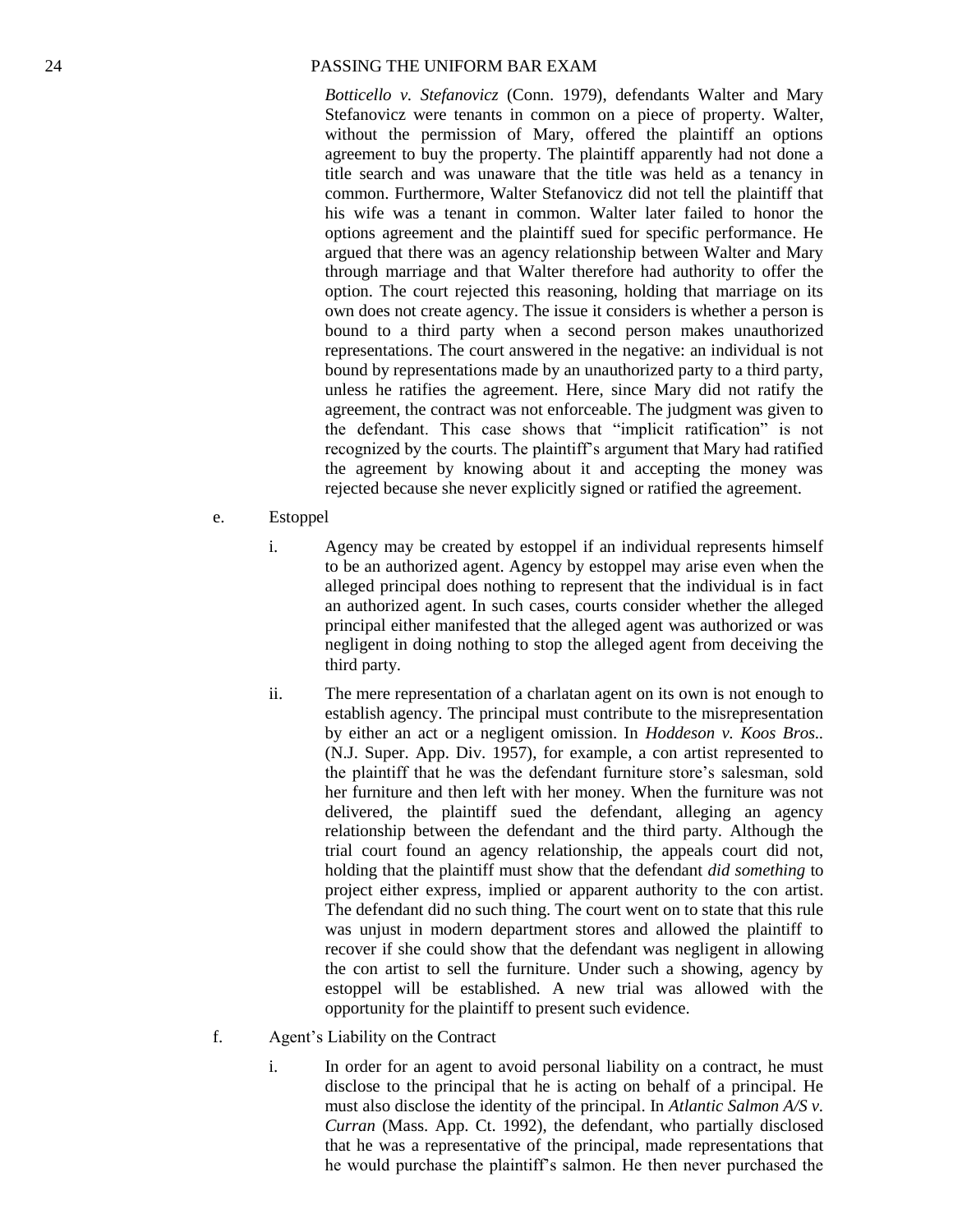salmon. The plaintiff sued for specific performance. The defendant argued that he was merely an agent. The trial court agreed and granted judgment to him, holding that he was simply acting as an agent for Boston International Seafood Exchange, Inc. The appeals court reversed, since Boston International Seafood Exchange was merely a shell organization of Marketing Designs, Inc. and the defendant represented only that he was an agent of Boston International, not Marketing Designs, Inc. Since he never disclosed the true identity of the principal, he was held personally liable for the amount in controversy.

- ii. An agent is not liable if he fully discloses the full name of the person for whom he is contracting. In *Atlantic Salmon*, however, this was not the case. Since he only partially disclosed the principal's identity, the court held that he was contracting not in his principal's name, but rather, in his own name. Since he contracted personally, he was personally liable. Otherwise, it is presumed that the agent intended to be a party to the contract when the principal's identity is only partially disclosed. Restatement (Second) of Agency, § 321.
- iii. The partial disclosure of the identity of one's principal is insufficient in protecting an agent from personal liability. The third party must know exactly who the principal is or the agent is liable. This helps third parties to evaluate the reputation of the principal and other factors that are important to consider before entering into a contract.
- 4. Fiduciary Obligations of Agents
	- a. Duties during Agency
		- i. An agent's primary duty is to protect and serve the interests of his principal. It is a duty of loyalty. He is forbidden from accepting any outside compensation in relation to the agency unless the principal is aware of and approves the compensation. Consider the following examples:
			- 1) A purchases land for \$125,000 and sells it to B for \$200,000. A never tells B how much she paid for it. B has no cause of action.
			- 2) A buys land for \$125,000, represents to B that he bought it for \$190,000 and sells it to B for \$200,000. B may have an action for fraud. However, B must prove damages. Thus, if A can show that the land was actually worth \$200,000, then B would have no damages and would not recover.
			- 3) Agency with a Person**.** If, as in the above situation, A buys land for \$125,000, represents to his principal that he bought it for \$190,000 and sells it to the principal for \$200,000, A will have to disgorge the \$75,000 profit to the principal, regardless of whether the principal was actually damaged, because A, the principal's agent, owed him a fiduciary duty: "Unless otherwise agreed, an agent who makes a profit in connection with transactions conducted by him on behalf of the principal is under a duty to give such profit to the principal" (RLA  $\S$  388).
		- ii. One difficult issue that courts have had to struggle with is the question concerning who should keep funds or goods that were improperly obtained through one's agency position. Courts have held that principals have the right to seize the improperly obtained funds. For example, when bribes are obtained through one's agency position, the funds are to be given to the principal. In *Reading v. Regem* (King's Bench 1948), the